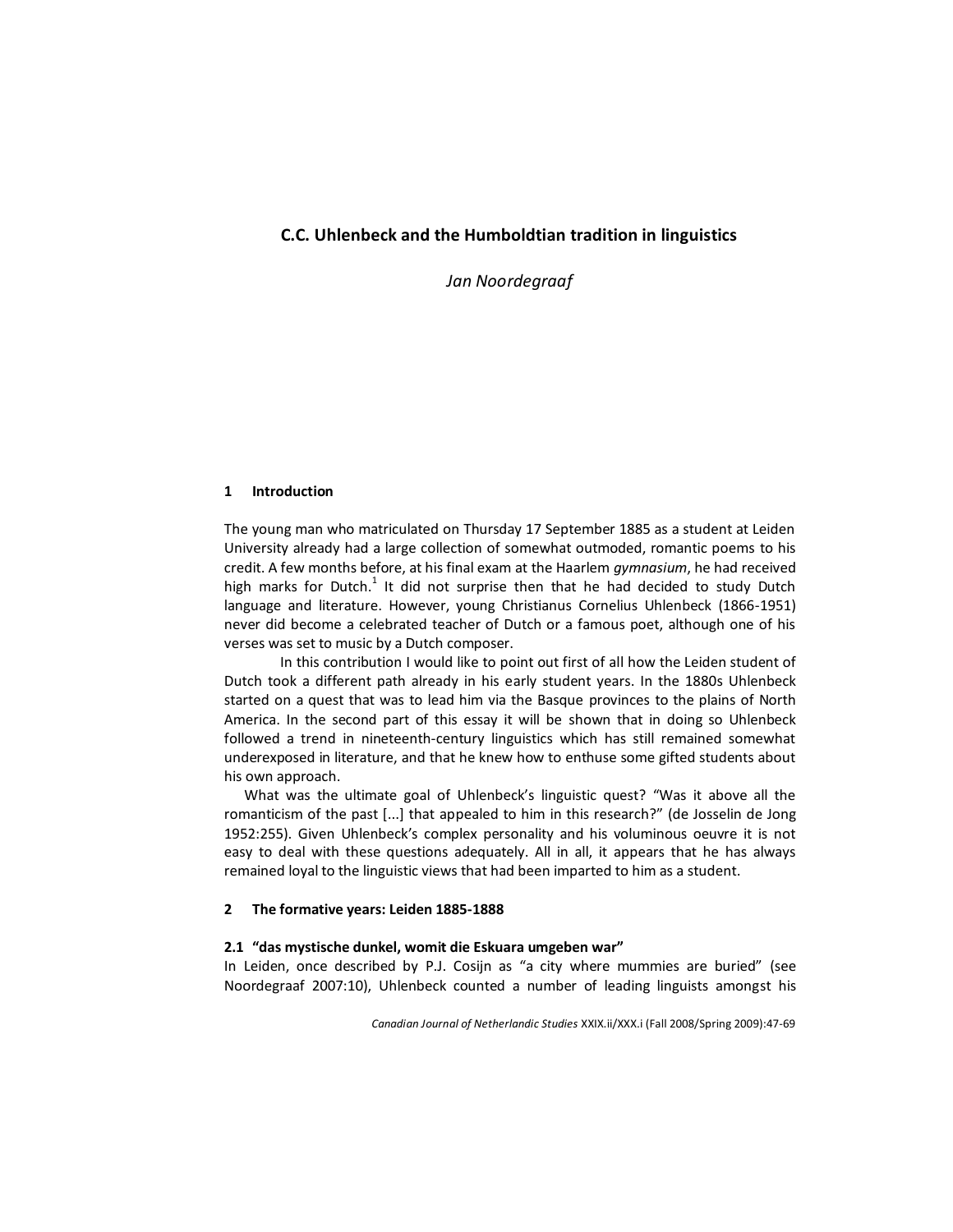teachers: not only the Dutch scholar Matthias de Vries (1820-1892), then in the twilight of his career, but also Pieter Jacob Cosijn (1840-1899), Professor of Old Germanic Studies, with whom he established a good personal relationship,<sup>2</sup> and Johan Hendrik Caspar Kern (1833-1917), generally referred to simply as "H. Kern", Professor of Sanskrit and master of many exotic languages. Barely three years after his matriculation, on Monday 1 October 1888, he earned his doctorate in Dutch literature with Kern as his supervisor. His 77-page doctoral dissertation, composed in the historical-comparative style common at that time, was entitled *Verwantschapsbetrekkingen tusschen de Germaansche en Baltoslavische talen* ['Relationships between the Germanic and Baltoslavic languages']. The path to his doctorate was remarkably short, even for those days, but there were "special family circumstances", as Kern tactfully put it, $3$  which obliged him to round off his studies quickly. A sojourn in Leipzig or Tübingen in preparation for the doctorate, which language students from more prosperous families, like Johan Huizinga (1872-1945) and Kern's son J.H. Kern (1867-1933), could afford, was apparently not a luxury the young Uhlenbeck could permit himself. He was later to characterize his doctoral dissertation as "very mediocre" (de Josselin de Jong 1952:244), but it should be realized that the subject of his dissertation was actually nothing more than a *pis aller*. Uhlenbeck had really wanted to devote his thesis to Basque, but his professors at Leiden, "estupefactos" (Villasante 1979:413) by Uhlenbeck's plan, declined to sanction this enterprise, "since a dissertation devoted to the Basque language would seem to be a very strange choice for a candidate who wished to gain a doctorate in Dutch literature."<sup>4</sup> Uhlenbeck's keen interest in Basque was nevertheless reflected by the fact that of the twenty-seven *stellingen* appended to the thesis (propositions which the candidate must be able to defend during the public defence of the thesis, and which need not be related directly to the main topic of the study), six concerned that language.

But how did Uhlenbeck become interested in Basque in the first place? He explained this as follows in a letter of 17 October 1892 to the Dutch vasconist W.J. van Eys (1825-1914).<sup>5</sup> "When I was studying at Leiden," Uhlenbeck related, "[Matthias] de Vries mentioned during a lecture at a certain point<sup>6</sup> that Basque showed affinity with the native languages of America. As a result, I decided to study Basque." This occurred during Uhlenbeck's first year at Leiden, the academic year 1885-1886. After having gained an acquaintance with the principles of the language – mainly from the rather antiquated two-volume *Grammaire basque* from 1826 by Fleury de Lécluse (1774-1845) – he immersed himself in the secondary literature on Basque, including the works of van Eys, who had been living in the Italian resort of San Remo since 1875. He wrote to van Eys in 1891: "The perusal of your copious writings on this language [Basque] had aroused in me the wish to add a stone myself to the edifice whose foundations you have so firmly constructed," adding that he expressly counted himself "among your students."<sup>7</sup>

This communication with van Eys took place in connection with Uhlenbeck's publication in 1892 of his *Baskische studien*, with the support of his influential teacher Kern and under the aegis of the Royal Dutch Academy of Sciences.<sup>8</sup> The very first phrases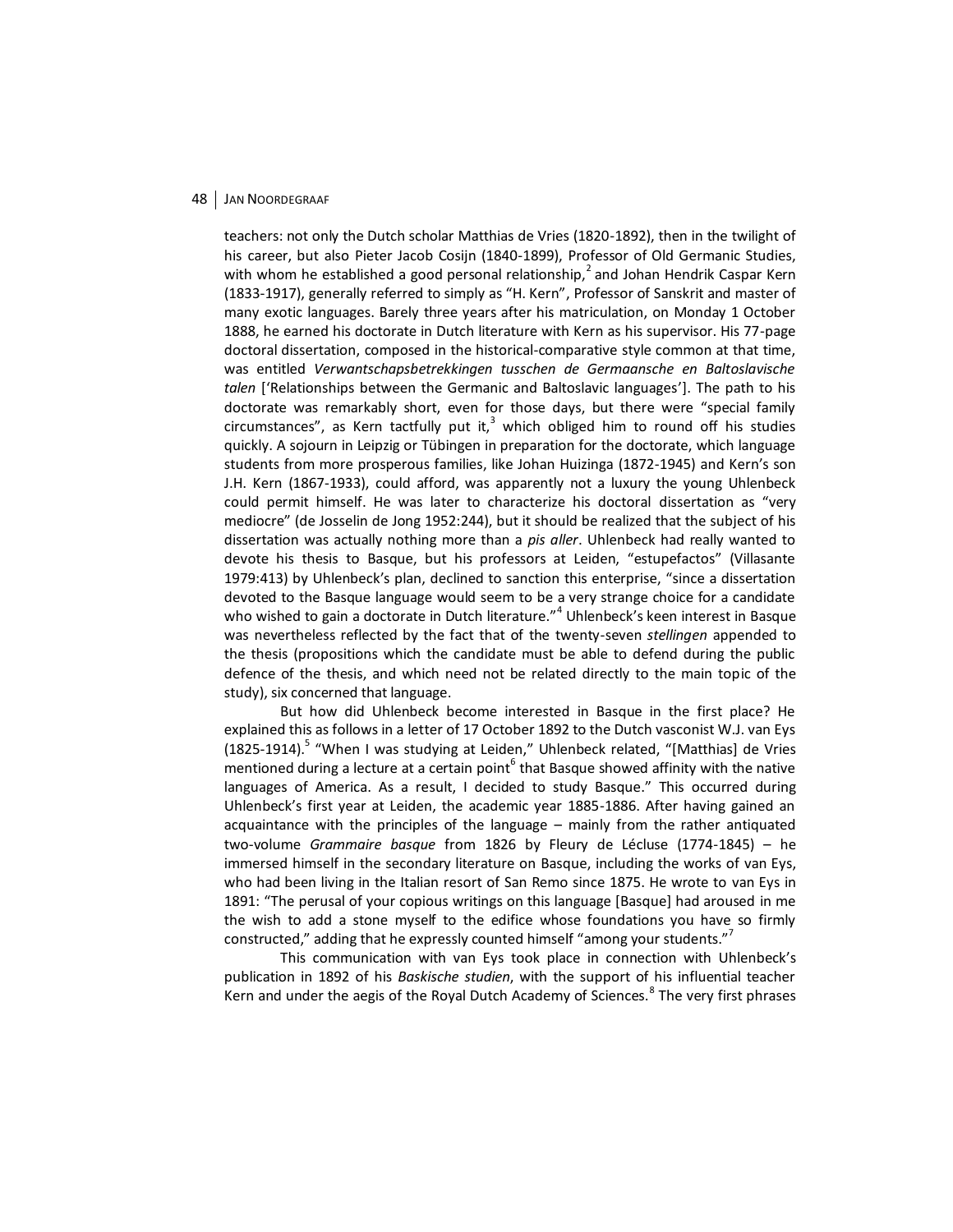of these *Studien* remind us of the remark once made by Matthias de Vries that had so greatly intrigued the young student-poet:

Das baskische nimmt bekanntlich eine ganz isolierte stelle unter den sprachen der alten welt ein. Vergebens hat man versucht es bei den ägyptosemitischen und uralaltaïschen sprachen einzureihen oder *eine nahere verwandtschaft des baskischen mit den ursprünglichen idiomen Amerika's* zu begründen [...]

(1892:179; italics added)

And, Uhlenbeck proceeds:

Der erste, der mit wissenschaftlicher methode die baskische sprache untersucht hat, ist der verdienstvolle gelehrte Jonkheer W.J. van Eys dessen wörterbuch und vergleichende grammatik den weg für weitere forschungen geebnet und einen lichtstrahl geworfen haben in *das mystische dunkel, womit die Eskuara umgeben war*. (1892:179-181; italics added)

When van Eys received a complimentary copy of Uhlenbeck's *Baskische studien*, he was "bien étonné de recevoir cette brochure de l'auteur mon pays n'ayant jamais fait de moindre attention aux études basques."<sup>9</sup> Obviously, young Uhlenbeck was among the rare Dutch language researchers who were really interested in this non-Indo-European language. Just like Wilhelm von Humboldt (1767-1835) he could remark later on: "Dieser ersten Erfahrung in diesem Theile der Sprachkunde folgte ich in den übrigen" (see Michelena 1973:125).

#### **2.2 H. Kern, the "mahaguru"**

Kern and Cosijn were Uhlenbeck's most influential teachers. P.J. Cosijn, a scholar marked by both brilliance and personal charm, had been editor of the *Woordenboek der Nederlandsche Taal* ['Dictionary of the Dutch Language'] from 1871; in 1877 he was appointed professor of Old Germanic Studies at Leiden. He had already made his mark as co-founder and editor of the relatively short-lived *Taal- en Letterbode* ['Language and Literature Courier'; 1870-1875], a journal that presented the ideal of linguistics as a science with its own stringent rules to Dutch academe (van Driel 2007:233). As a professor, he followed the *junggrammatische* (Neogrammarian) school by studying Old German and Anglo-Saxon increasingly as independent entities. Though initially a classicist, Cosijn had largely developed his linguistic insights on the basis of the methods promulgated by the Neogrammarian School which was developing strongly at that time. These methods consisted largely in rigid application of the postulated "sound laws" – the laws claimed to govern the phonological changes that took place as the Indo-Germanic languages evolved. In 1898, Uhlenbeck heard his former teacher read a paper on *De volstrekte geldigheid der klankwetten* ['The absolute validity of the sound laws'] at the First Dutch Congress of Philology in Amsterdam. Uhlenbeck's own views on this subject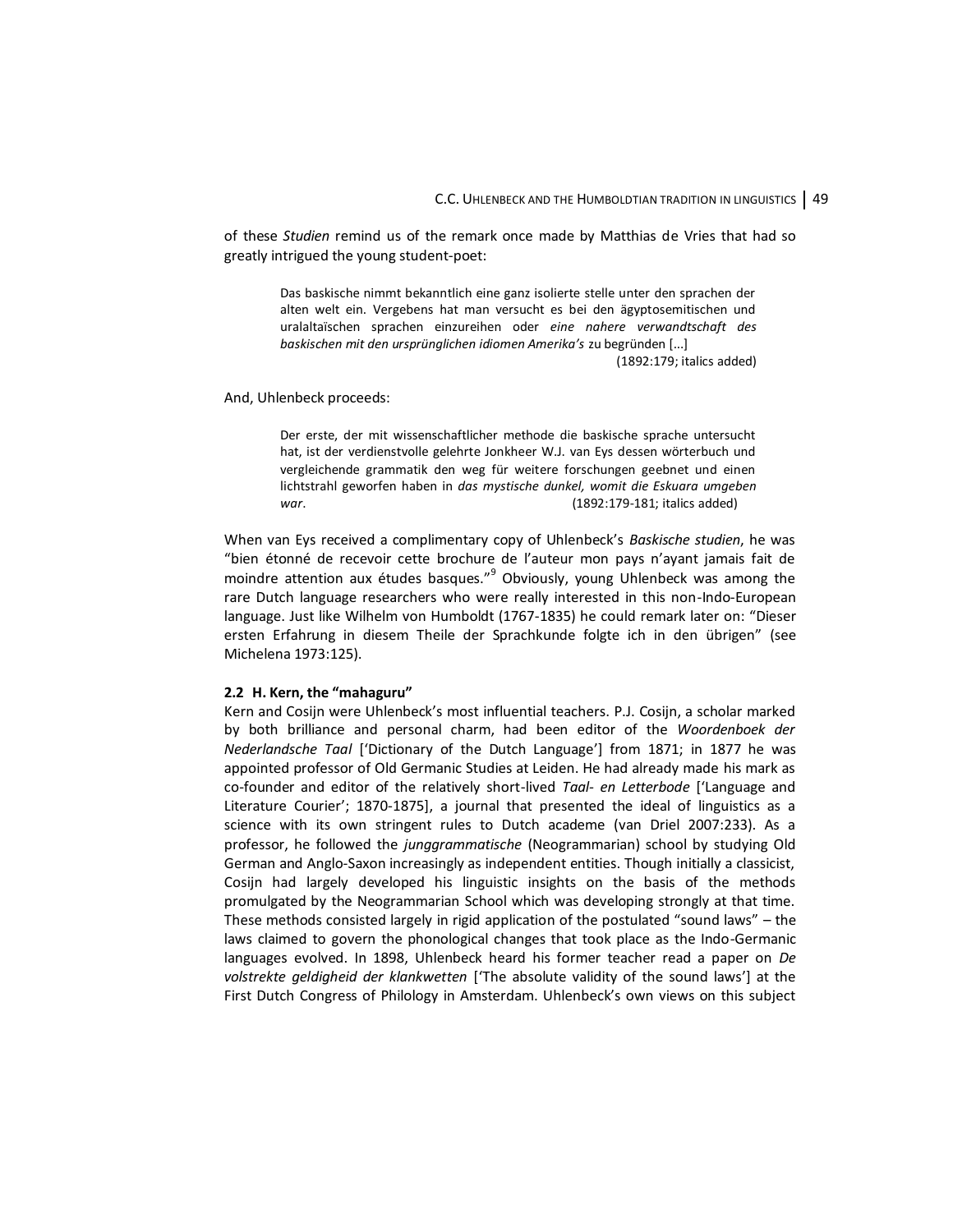are reflected by the fact that he had expressed criticism of "the absolute character claimed for the so-called "sound laws"", and considered that the term "sound laws" was really a misnomer (see Uhlenbeck 1896:223).

Kern was much more reserved. He was known for his habit of bending deep over the book on the lectern before him while lecturing, thus making the short sentences he uttered almost inaudible to his audience. He was a demanding teacher and a spectacular polyglot, but good students found his courses and privatissima most inspiring. Uhlenbeck was among those who sought his "special guidance" (Boer 1917:490): for two years he attended Kern's courses including one privatissimum, whereas his fellow student R.C. Boer (1863-1929) – later known in particular for his studies of Scandinavian and Old German sagas  $-$  confined himself to one course.<sup>10</sup>

It must be said that the appreciation was mutual. Kern regarded Uhlenbeck as "a highly gifted young man with a true love of scholarship, a quick understanding and a keen will to work"; the fact that he had gained his doctorate in a mere three years was in itself an indication that he was "an exceptional student", Kern commented.<sup>11</sup> Uhlenbeck became good friends with the professor's son, J.H. Kern (1867-1933), a fellow student who was often known as "young Kern" to contemporaries.

"Old Kern" was an influential man. When Cosijn died in 1899, it was generally expected that his place would be taken by Barend Sijmons (1853-1935), a Germanist from Groningen who had received his training in Leipzig. Sijmons headed the list of candidates, but surprisingly it was not he but Uhlenbeck who was appointed to the vacant chair (de Wilde 2007:36) – most probably because Kern used his influence to promote the cause of his former pupil. Uhlenbeck could not resist reminding the Board of Governors of the university during his inaugural lecture that he had not been their first choice when it came to filling this chair (Uhlenbeck 1899:31).

Kern, the *mahaguru* ['great master'] of Leiden, occupied a unique position as a linguist (Uhlenbeck 1918:37), in the sense that he had no wish to become an adherent of a particular school. He adopted a critical attitude towards "the theories that were propagated with almost religious zeal by the *junggrammatiker* around 1880, which stated that 'there can be no exception to the sound laws'." Kern was too much aware of "the countless factors that determine the development of a language" to think that it would be possible "to solve the whole life of language in sound laws and analogies", according to his former student R.C. Boer (1917:490).<sup>12</sup>

Uhlenbeck heartily agreed with this view, stating that Kern was averse to the "one-sided and soulless theory of the neo-grammarians" and concluding (I think this must also be seen as a clear reflection of Uhlenbeck's own views) that Kern had no wish to be dictated to

by deductive principles concerning the relationship between the physical and the mental, the organic and the analogy-driven processes in the history of the development of the spoken word. *In essence, everything in language is mentally*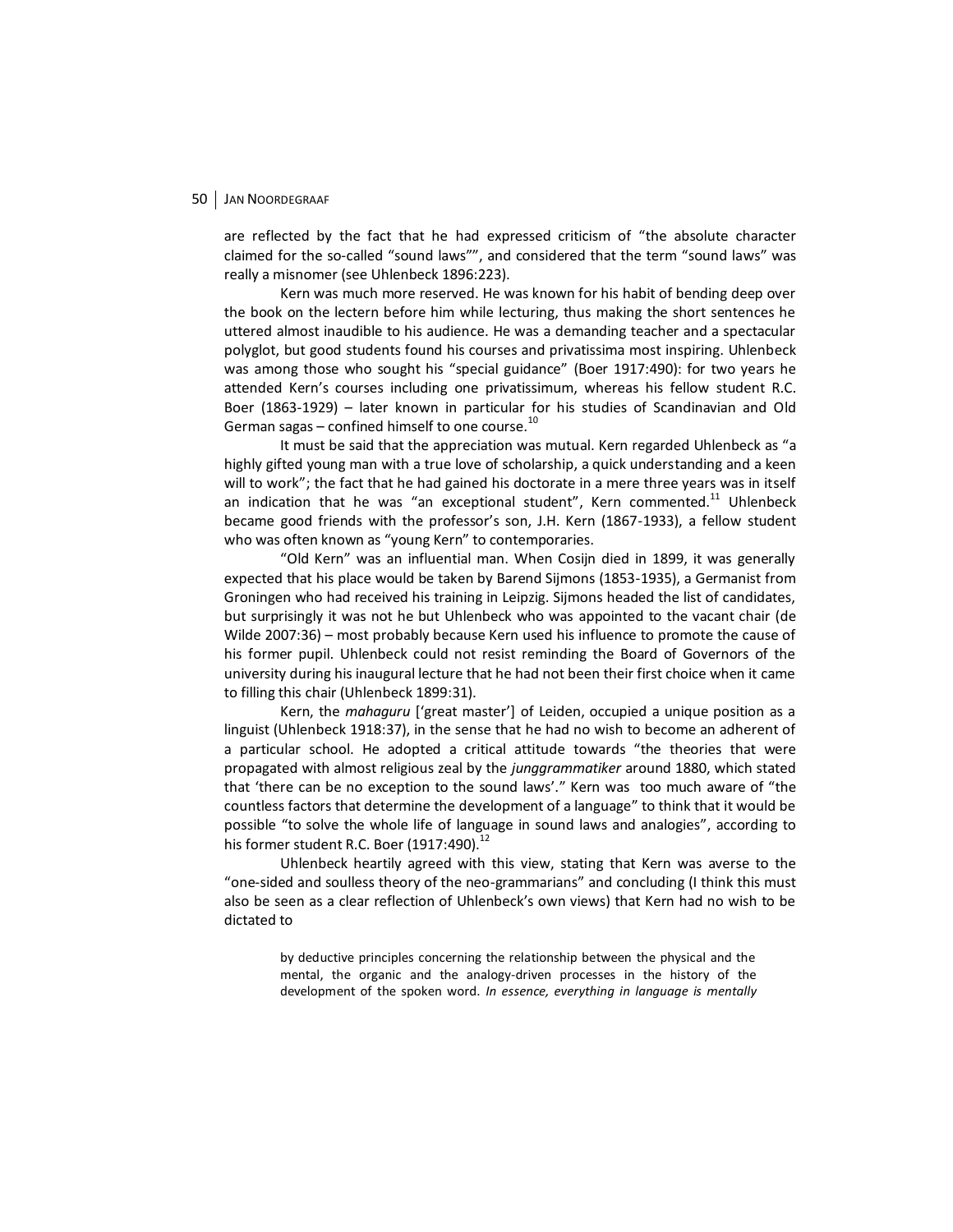*based*; and Kern never doubted this. It cannot be denied that some neogrammarians have made very important discoveries in the field of historical linguistics, and we owe them a debt of gratitude for this; but what we should deny is that these discoveries were due to their investigative principles. Where they have reached major findings, it has been in spite of, not by virtue of their methodology. (Uhlenbeck 1918:38-39; italics added)

Kern was acquainted with too many other languages not to see "the vanity of a theory that was founded on merely one language family", Uhlenbeck had stated in 1918; and twenty years later, in 1938, he pointed out once again what effect this had had on Kern's courses:

[...] 'Old Kern' first taught us here in The Netherlands that the discipline of Indo-Germanic studies can benefit enormously from the study of non-Indo-Germanic languages. (see Hinrichs 2006:212)

This insight seems to have been crucial for the direction taken by Uhlenbeck's own research. "Binnenschipperij" [literally 'sailing in inland waters', a metaphor taken from the maritime world with the sense in this context of 'ridiculously restrictive'], he snorted in later years when one of his students wished to confine himself to Indo-Germanic language data exclusively (van Haeringen 1979:5).

While Uhlenbeck was indeed "educated in the European tradition of comparative historical linguistics" (Genee 2005:149), there are hints that the training Kern wished to give his students went much further than what might normally have been expected in this discipline (see Boer 1917:490). It is in any case clear that Kern does not fit into the standard neogrammarian paradigm and nor does his pupil Uhlenbeck, averse as he was to the "one-sidedness" that had so long afflicted German studies (1899:19).

## **2.3 Uhlenbeck's linguistic coordinates**

In 1918 Uhlenbeck also commented on the theoretical and methodological stance of his teacher with reference to Kern's study *De Fidjitaal vergeleken met hare verwanten in Indonesië en Polynesië* ['The language of Fiji compared with cognate languages of Indonesia and Polynesia'] from 1886, which he appreciated very highly with regard to both its content and the method used in its composition. This work had been favourably reviewed in 1887, in the third volume of the *Internationale Zeitschrift für Allgemeine Sprachwissenschaft* founded and edited by Friedrich Techmer (1834-1891), a periodical that we know was consulted by Uhlenbeck. While preparing his 1892 *Baskische Studiën*, Uhlenbeck made use among other things of the 1887 supplement entitled *Zur Litteratur der Sprachenkunde Europas*, written by August Friedrich Pott. Techmer's short-lived journal (it only appeared from 1884 to 1889) was a *Fundgrube* for those with an interest in non-Indo-European languages. More than 700 books and articles dealing with "almost all aspects of the study of language one could think of in which contributions were made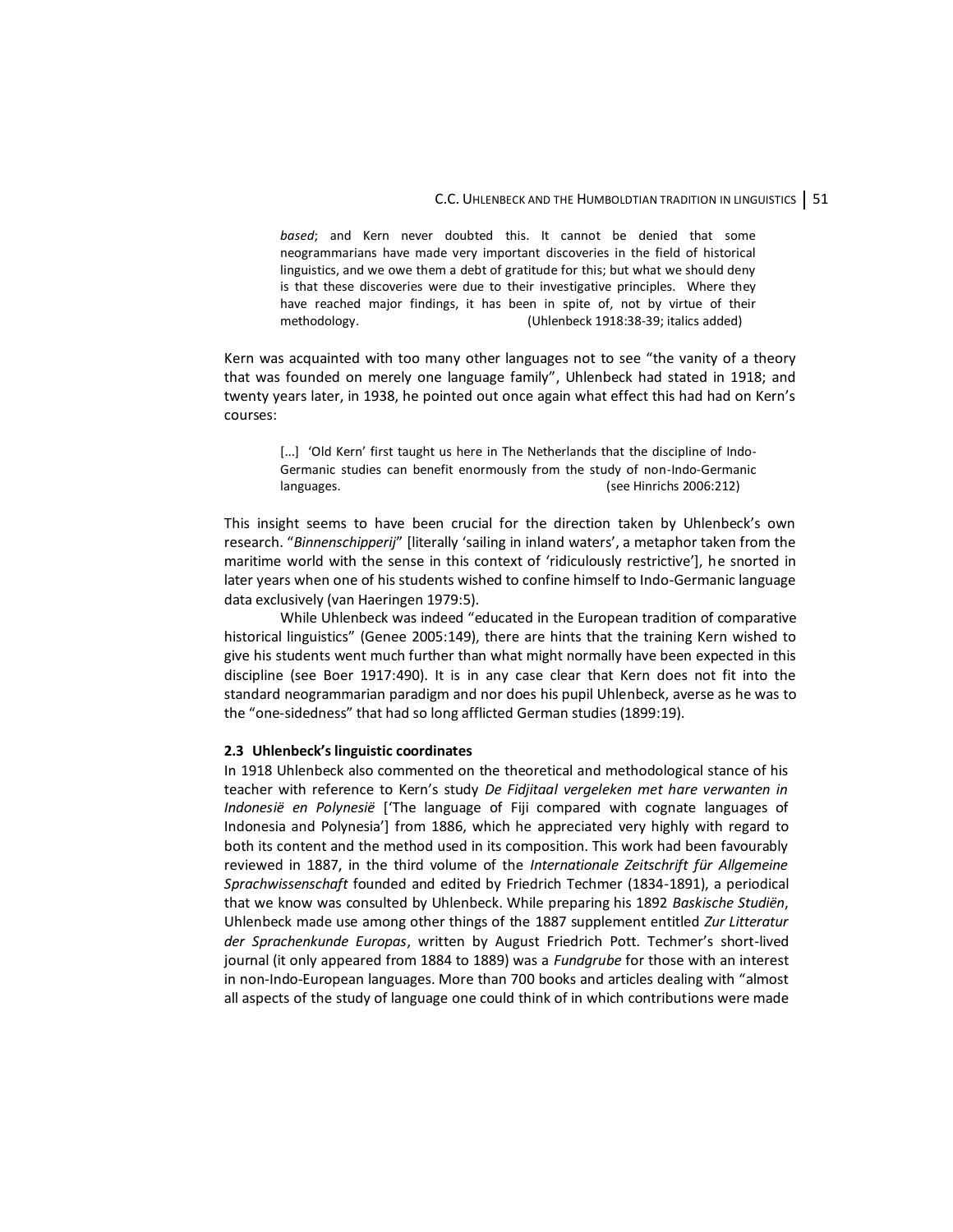during the 1880s" (Davies 1974:105-106) were reviewed in its pages. It breathed an atmosphere that differed appreciably from what was current in neogrammarian circles, by serving as an international forum "for the discussion of general linguistic topics, the Humboldtian philosophy of language, and the promotion of non-Indo-European linguistic research" (Koerner 1973:3). The first volume was very appropriately dedicated to the memory of Wilhelm von Humboldt. A recent commentator wrote that the journal "si inserisce [...] nella tradizione humboldtiana" ['is fully in line with the Humboldtian tradition'] (Barozzi 1984:78).

The opening article was written by A.F. Pott (1802-1887); it provided an "Einleitung in die allgemeine Sprachwissenschaft", which in later instalments was to give an overview of the "Litteratur der Sprachenkunde" of the languages spoken in each continent. What is characteristic of Pott's work is his strongly inductive approach, his "dataorientation which contrasts curiously with his theoretical, if not philosophical, ideas put forward in his often fairly extensive introductions to his books" (Koerner in Pott 1974:ix). So, on the one hand Pott followed "Der Weg Baco's, d.h. sorgfältiger Beobachtung und ermüdlicher Aufsuchung von Analogien und Gesetzen" (Arens 1974,I:231), but on the other hand he was striving for a fruitful combination of empirical language research and Humboldt's "von echter Sprachphilosophie durchdrungenen Sprachkenntnis" (Arens 1974,I:231). "Durch den Buchstaben zum Geiste", such was Pott's maxim – not without reason Plank (1993:110) considers him "als eine Art Synthese von Humboldt und Bopp".

A similar dual program we also find in Uhlenbeck.<sup>13</sup> To see Pott, the "grosse Sprachforscher", as Uhlenbeck (1892:185) once called him, as a true role model, does not appear to me too bold a proposition. The current secondary literature counts Pott expressly among the "humboldtiens" (see Chabrolle-Cerretini 2007:129). In the next section we will see what is meant by this.

#### **3 Humboldtian linguistics**

It goes without saying that Uhlenbeck was acquainted with the works of the vasconist, linguist and language philosopher Wilhelm von Humboldt. This German scholar was mentioned on the very first page of Uhlenbeck's *Baskische Studiën* (1892) and several times in his *Karakteristiek der Baskische grammatica* (1907) – albeit not always positively: according to Uhlenbeck, Humboldt's *Prüfung der Untersuchungen über die Urbewohner Hispaniens vermittelst der Vaskischen Sprache* (published in 1821) was antiqueted, and by far the most of the statements made in it had proved to be untenable (1907: 8).<sup>14</sup> As regards this last point, Uhlenbeck's stance closely resembled that of his teacher at a distance W.J. van Eys who, writing in the *Revue de linguistique et de philologie comparée*, had previously severely criticized this study by the "célèbre philologue allemand" (1874:5). But the historiographic-linguistic term "Humboldtian" has nothing to do with Humboldt's aptitude as a vasconist. It concerns a nineteenth-century linguistic tradition that has become generally recognized during the past few decades.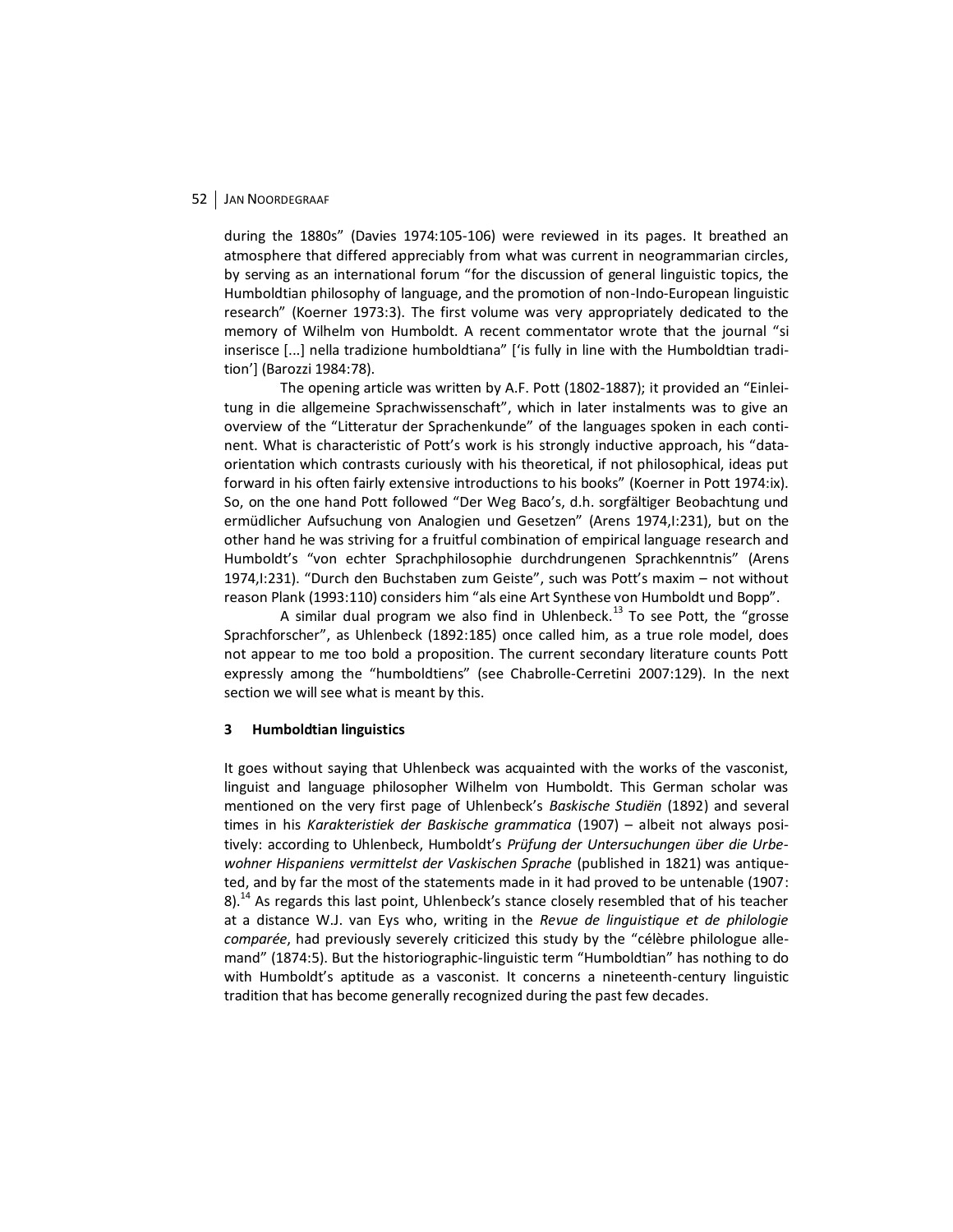#### **3.1 The Humboldtian tradition**

In van Essen (1983a:65) one finds a sketch of the linguistic landscape as linguists saw it in the last quarter of the nineteenth century:

Alongside the Neogrammarian school there existed the linguistic tradition inaugurated by Wilhelm von Humboldt, characterized by an interest in the general nature of language and a concern for exotic (or 'primitive') languages and a typological language classification. During the period discussed, the chief proponent of Humboldtian linguistics was Heymann Steinthal.

(van Essen 1983a:65)<sup>15</sup>

Van Essen (1983a) is in agreement here with the position sketched by Koerner in an article published in 1977, and before that in his doctoral dissertation from 1973, where Pott is characterized as one of those who followed the Humboldtian trend in linguistics, which further includes scholars like Franz Nikolaus Finck (1867-1910), Franz Misteli (1841-1903) and Georg von der Gabelentz (1840-1893). As to their descriptive work, Koerner states that "as a result of Wilhelm von Humboldt's [...] preoccupation with questions concerning the relationship between linguistic structure and mental concepttualization and development" they were engaged in studies of "particular grammatical categories", usually demonstrated with reference to material from exotic languages (sometimes "contrasted with Indo-European languages" in this context) (Koerner 1977: 150-151; 1978:149). Some of the research themes he mentioned in this connection, such as grammatical gender, methods of counting, the passive, and case, may be recognized in Uhlenbeck's studies as well.

Another distinctive characteristic of linguists working within the Humboldtian framework concerns the classification of languages on morphological grounds, something we also find in the work of various European linguists such as Uhlenbeck. Genee (2003:147) calls him a "typologist avant-la-lettre". However, it was Georg von der Gabelentz who introduced, in a programmatic article published as early as 1894, the typology of languages as a particular task of linguistics.

A further important point is that Humboldtian linguists were keenly interested in the relationship between national cultures and languages. They regarded comparative language studies as an important way of demonstrating how the national spirit of language is manifested. Their work is thus closely related to *Völkerpsychologie* or ethnopsychology, which deals with the social nature of language and the diversity of languages; this second field of research has developed under the name of "linguistic typology" (Graffi 2001:41).

In 1915, J.P.B. de Josselin de Jong (1886-1964), a former student of Uhlenbeck, remarked that the firm belief in the correctness of the principles of the Neogrammarian school, which had until recently governed the method of Indo-Germanic linguistics, had been shaken in a rather worrying way. He pointed out that two factors had been of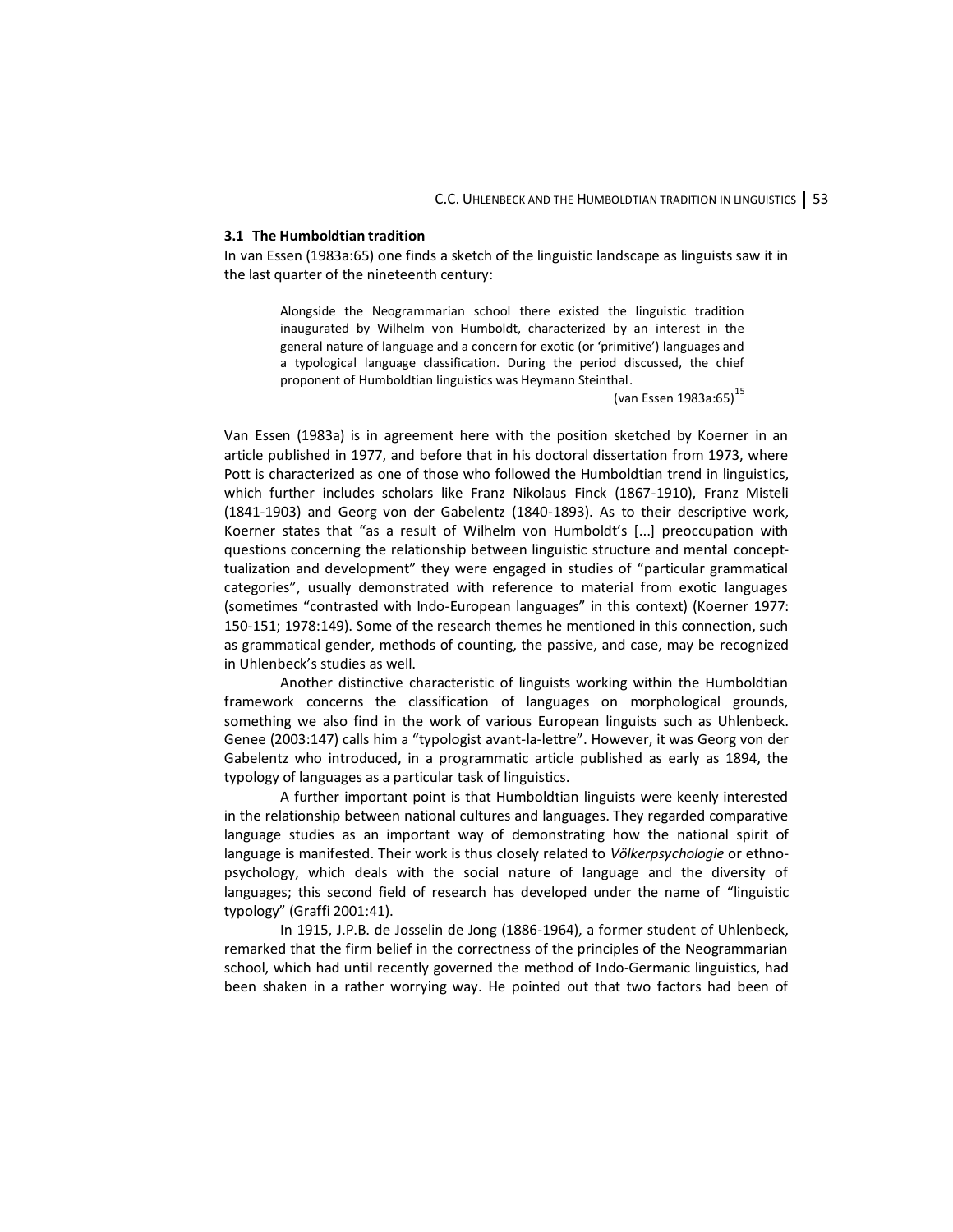major importance: first of all, linguists such as Hugo Schuchardt (1842-1927) and C.C. Uhlenbeck had argued that several problems in Indo-European linguistics could not possibly be solved by the sole means of a comparative study within the language group concerned. Secondly, modern language psychology had also made an important contribution toward a more distanced and critical attitude regarding the Neogrammarian framework (de Josselin de Jong 1915:87-88; see also Uhlenbeck 1899:19). It is this ethnopsychology which, next to his inductive working method and his orientation to "exotic" languages, forms an interesting, all be it an underlying dimension of Uhlenbeck's linguistic work.

## **3.2 "The shining city": ethnopsychological understanding**

*In language, when we get into its very essence, everything is mental* (Uhlenbeck 1918:38-39)

While Uhlenbeck (1907:20) recognized that he did not know enough about psychology to be able to call himself both a psychologist and a linguist, he did stress later, in almost biblical terms, that it was sometimes "a grammarian's duty to guide his audience through arid deserts or brackish steppes if he wished to bring them to *the shining city of ethnopsychological insight*" (1917:208; italics added). Uhlenbeck's former student J.P.B. de Josselin de Jong informs us that "Uhlenbeck's scientific interest was directed towards history and linguistic anthropology, in his own terminology: ethnopsychology. To him, linguistics was essentially the history of language, in a form that would necessarily lead via a comparative reconstruction of the actual processes of change to a deeper understanding of the essence of language" (de Josselin de Jong 1952:254). Uhlenbeck insisted on the primacy of the ethnopsychological approach to the end of his working life.<sup>16</sup> In a letter he wrote from Lugano on 30 April 1946 to his cousin E.M. ("Bob") Uhlenbeck  $(1913-2003)^{17}$  in Batavia (now Jakarta, Indonesia), he remarked that Leonard Bloomfield (1887-1949) and many other young linguistic scholars failed in his opinion to lay sufficient emphasis on the connection between the "ethnological special field" of language and other ethnological special fields such as magic, religion, and law. He picked out the "most meritorious" Edward Sapir (1884-1939) as particularly susceptible to this shortcoming:<sup>18</sup>

However one might look upon this matter, language is and remains an *ethnological phenomenon*, an expression of the same collective mentality on which magic and religion are also based. It is therefore impossible to penetrate deeper *into the essence of a certain language* without focussing at the same time on the general, both subliminal and fully conscious, mentality of the people who speak the language in question. (see Portielje 2007:299; italics added)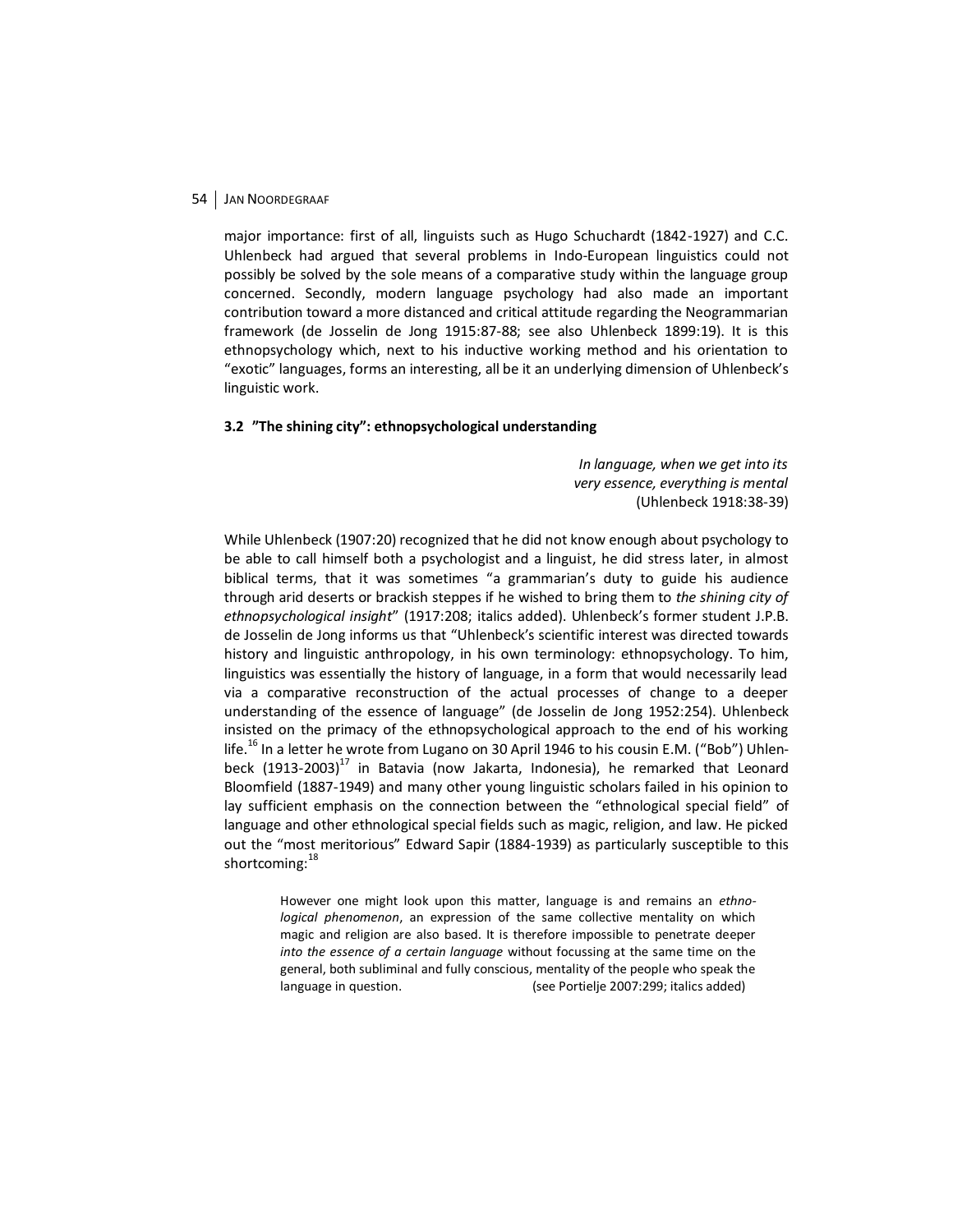A few years later, in 1949, he argued in the linguistic journal *Lingua*:

Nous ne nous dissimulons pas que nos considérations linguistiques ne sont pas d'accord avec une tendance actuelle à séparer nettement la linguistique d'avec l'ethnopsychologie. Cependant nous ne pouvons, ni ne voulons nous détacher de l'idée inéluctable que, de même que le droit, l'art, la magie, la religion, le groupement sociale etc. (l'entière culture dite matérielle incluse, puisque elle est au plus profond de son être aussi 'spirituelle') reflètent la mentalité collective de certains groups humains à certaines époques, *les catégories grammaticales reflètent également certaines mentalités collectives*. L'étude de la langue humaine est à la fois psychologique, sociologique et historique, ce qui ne veut pas dire que les études linguistique n'aient pas encore d'autres aspects moins importants.

(Uhlenbeck 1949:72; italics added)

For Uhlenbeck, language is a means of penetrating to "the essence of things" (1917:187); the study of language leads "to a clearer view of the human mind" (1911: 39). In other words, he regards language as "*a magic key*: for the claim or implication is that studying the language of a people is the way to comprehend their minds or souls", as Joseph (2002: 77) remarks. This places Uhlenbeck firmly on what is known in linguistics as the Herder-Humboldt line: language is the embodiment of a national world-view, "a kind of spiritual essence without which a culture cannot be adequately understood" (Joseph 2002:77). A few quotations may help to illustrate this. According to Uhlenbeck, a native American, let us say a speaker of Algonquin, has "a world view that is largely bounded by sensual perceptions" (1911:35-36). When Uhlenbeck discusses some grammatical distinctions in Algonquin, he claims that:

Such features of the grammar give us an insight into the way the Algonquins think, which is governed much more than in our own case by what can be perceived by the senses and is much less capable of dealing with things that are absent or are in the past or the future. (Uhlenbeck 1911:35)

Similarly, he believes that a certain Basque grammatical construction still reflects the "primitive mentality" that gave rise to it is and it is a reminiscence of "long-past ancestors whose thinking was magical in nature" (1917:216). In other words, when thought becomes less primitive, grammatical constructions also change. And elsewhere, Uhlenbeck also has the tendency to "look for our own habits of thought" in "primitive" peoples, to project "our world view" on to their less abstract way of thinking (1917:187).

A comparison with the prototypical Humboldtian linguist Georg von der Gabelentz may serve to add further relief to Uhlenbeck's pronouncements. In his *Die Sprach*wissenschaft. Ihre Aufgaben, Methoden und bisherigen Ergebnisse (1891, 1901<sup>2</sup>), Gabelentz notes among other things: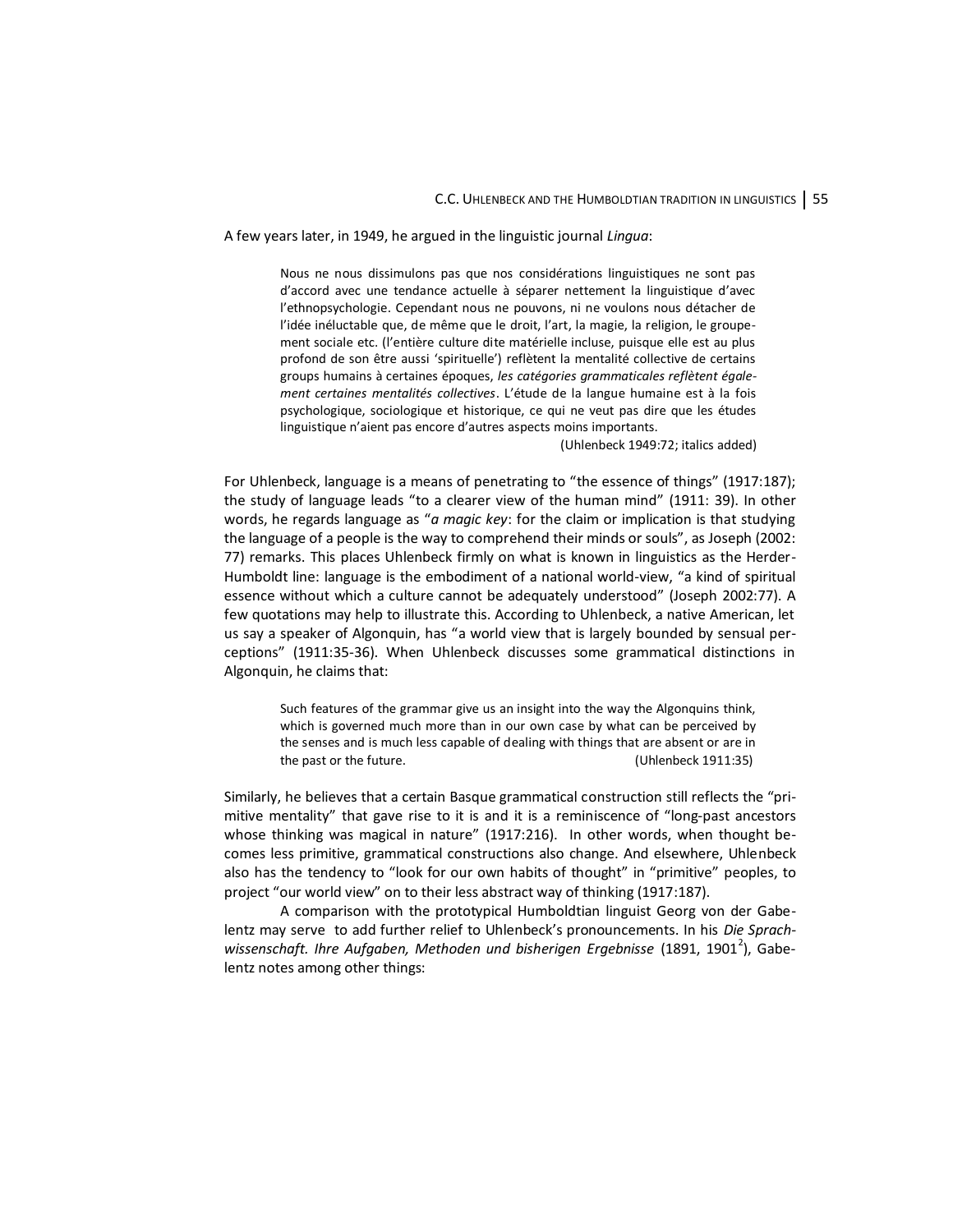Jede Sprache verkörpert eine Weltanschauung, die Weltanschauung einer Nation. Sie stellt eine Welt dar, das heisst zunächst die Gesammtheit der Vorstellungen, in denen und über die sich das Denken eines Volkes bewegt; und sie ist der ummittelbarste und bündigste Ausdruck für die Art, wie diese Welt angeschaut [...] wird. (Von der Gabelentz 1901:76)

Elsewhere in this "capital book" (van Ginneken 1906:522), full of "neo-Humboldtian pronouncements" (Hutton 1995:ix), Gabelentz quotes a number of passages from Humboldt's own work. Among other things, the term "Weltanschauung" occurs several times in the latter's treatise *Über den dualis*, shortly after the statement that "[d]ie Sprache ist aber durchaus kein blosses Verständigungsmittel, sondern Abdruck des Geistes und der Weltansicht der Redenden" (Humboldt 1963:135). Uhlenbeck would doubtless not have objected to such a description.

### **3.3 Some further considerations**

The use of terms like *Weltansicht* and *Weltanschauung* raises the question as to whether, and to what extent, Uhlenbeck embraced what is commonly known as the Sapir-Whorf hypothesis, which suggests that language influences – or, in the strong form of the hypothesis, even *determines* – the way people think. Uhlenbeck clearly saw a close relationship between language and thought, in the sense that language reflects the contemporary collective mentality. His (fairly sparse) theoretical comments on the relationship between language and thought probably come close to Humboldt's concepts of *Weltanschauung* and *innere Sprachform*, but a precise comparison would take us beyond the scope of the present paper. There seems to be no evidence, however, that Uhlenbeck subscribed to the strong version of the Whorfian hypothesis (see also Genee 2003)

According to Mueller-Vollmer (1992:129), it is "quite misleading and inadequate in the light of other equally important dimensions of Humboldt's work" to associate the term "Humboldtian linguistics" with any one specific direction, for example with the Whorfian thesis of linguistic relativity or with Chomskyan generative grammar. Humboldt's ideas can rather be seen as a reservoir from which one can draw inspiration "abondamment et avec assiduité" (Chabrolle-Cerretini 2007:128). In this sense, the term "Humboldtian linguistics" can be applied to a wide range of activities.

It thus seems reasonable in the light of such observations to place Uhlenbeck's work in the tradition of Humboldtian linguistics, as described by Koerner (1973, 1977) and van Essen (1983a). Uhlenbeck's critical distance from the neogrammarians, the attention he devoted to non-Indo-European languages from an early age, his keen interest in typological and his steady support for the ethnopsychological ideas of his time all testify to this. As mentioned above, his work also includes a number of traditional Humboldtian grammatical research themes.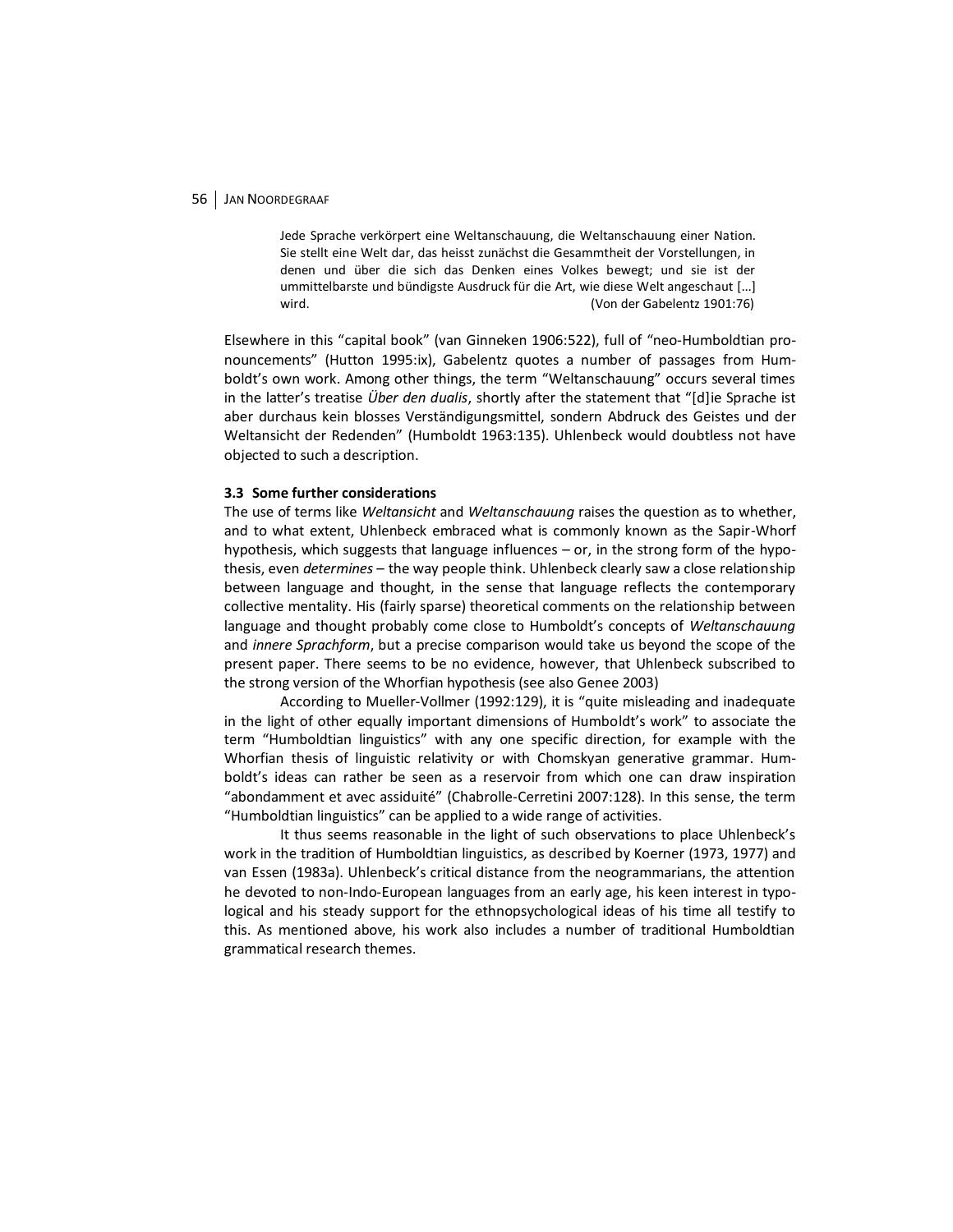#### **4 Three students**

.. in the second half of the nineteenth century we had our internationally reputed Sanskritist and expert in many languages, Kern, who has formed a school (Speyer, Caland, Uhlenbeck, and so on). And Uhlenbeck trained our nowadays most renowned linguists: v Ginneken, Royen. (Professor Jacobus Wille (1881-1964), a former student of Uhlenbeck)<sup>19</sup>

Did the Humboldtian approach of C.C. Uhlenbeck see any continuation within the Netherlands? To answer this question I would like to investigate three of Uhlenbeck's students with regard to the presence of Humboldtian ideas in their work. These scholars, the general linguists and netherlandists Jac. van Ginneken and Gerlach Royen, and the anglistnetherlandist Etsko Kruisinga, are among his most renowned students, and the ideas one can find in their works clearly reflect some of the themes discussed above.

#### **4.1 Jac. van Ginneken**

In a letter to his former mentor, the Dutch vasconist W.J. van Eys, Uhlenbeck remarked (3 February 1903) that a student of his, a certain Jac. van Ginneken, was also involved with Basque, "mainly out of psycholinguistic motives (...) And isn't the Basque language interesting to the psycholinguist!"<sup>20</sup> As is well known, the Jesuit Jac. van Ginneken (1877-1945) was the most flamboyant Dutch linguist of the first half of the twentieth century. Roman Jakobson once characterized him as a "scholar of amazing energy, versatile erudition, and creative imagination". In 1907 van Ginneken started as a psycholinguist by writing a *cum laude* doctoral dissertation, *Principes de linguistique psychologique*, under the supervision of Uhlenbeck. The 550-odd pages of this thesis had already appeared in Dutch in the years 1904-1906. In the preface of this version professor Uhlenbeck is extensively thanked for his consistent helpfulness.

Jac. van Ginneken SJ was definitely not a scholarly recluse, but played an important role in Catholic cultural life. When he was young, he wrote exuberant, romantic poems, just like Uhlenbeck once did (see Hinrichs 2009). Only when his Jesuit superiors had told him to concentrate on linguistics, did he become the "most brilliant student of the brilliant Uhlenbeck" (Heeroma 1968:79). In 1923 he was appointed Professor of Dutch Language and Literature, Comparative Indo-European linguistics and Sanskrit at the newly founded Catholic University of Nijmegen, nowadays called Radboud University. He remained there until his untimely death in 1945. In one of his last publications Uhlenbeck (1949:63) characterizes his former student as "genial" ['a genius'], but also as "fantastique". In spite of the major differences between both personalities it is van Ginneken who comes closest to Uhlenbeck the linguist. He extends – in his own way – the latter's lines of research, as can be seen from his stance towards the prevailing trends, the importance he gives to psychology – in his dissertation he sought to surpass Wilhelm Wundt's *Völkerpsychologie* on the basis of a better theory and more facts –, and his numerous re-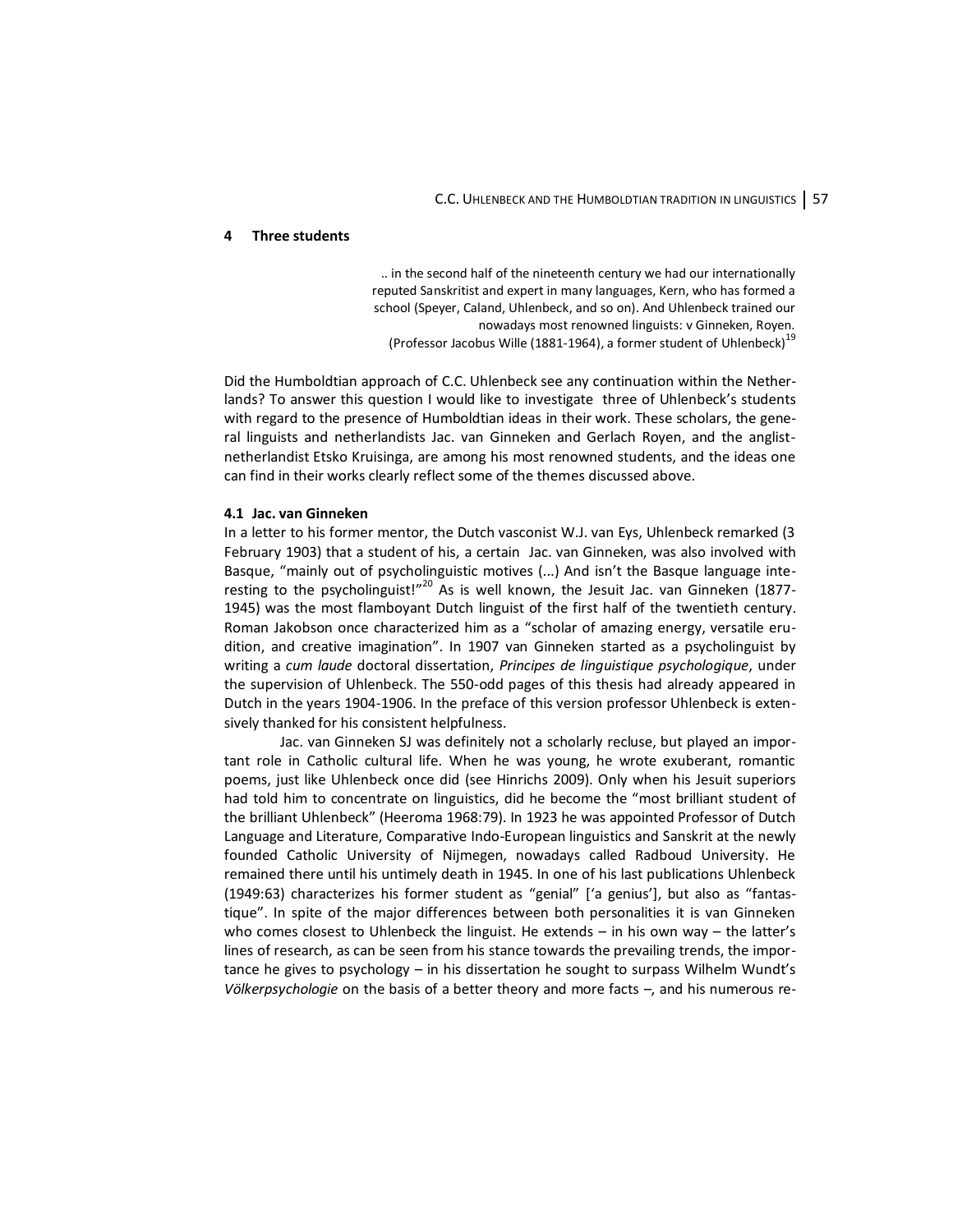ferences to the works of the Humboldtian linguists in whom he saw kindred spirits.

In the first of the altogether 44 *stellingen* ['propositions'] that van Ginneken added to his dissertation the idea was put forward that the official study of Indo-European had been reduced to a "one-sided positivism". As a remedy he recommended "comparative study of the non-Indo-Germanic languages" for breadth, and "study of the mental causes" for depth. In his *Principes* van Ginneken criticized "la grammaire comparée, telle qu'elle est à la mode de nos jours". Comparative grammar had "un champ de travail plus vaste il est vrai, mais elle restreint de part pris sa méthode: elle ne s'occupe que de lois phonétiques ou d'actions analogiques ou d' emprunts" (1907:I). Although van Ginneken felt a close affinity to the Neo-linguists (see 1923:6) and denounced the onesidedness of the "Prussian science" of the Leipzig school of linguists (see 1923:12), he tried to bridge the breadth of the former and the soundness of method of the latter (1907:533). His conception of general linguistics, however, remained largely historically coloured and continued to be so for many years, even after linguistics had developed in a more synchronic direction.

In 1917 van Ginneken had the occasion to make a comparison between the lectures on general linguistics given by Uhlenbeck around 1906 and Ferdinand de Saussure's (1857-1913) *Cours de linguistique générale* (1916), which had only recently become accessible to him. He characterizes Uhlenbeck's approach as follows:

By studying the Basque language, the Eskimo-dialects, the Algonkin languages, and all sorts of other American, Palaeo-Asiatic and Indonesian vernaculars, his outlook was broadened and his view on Indogermanic grammar had changed in such a fundamental way that he felt forced, now already more than ten years ago, to give a course in general linguistics, and for that I will remain grateful to him all my life. (van Ginneken 1917:11-12)

Van Ginneken was of the opinion that Uhlenbeck's course had to be preferred: although it was – "not to my regret" – inferior to the Genevan course "in the sharpness of systematic exclusions", it appeared to surpass Saussure's course in an incomparable way "in its flowering richness of variegated facts and world-wide horizons" (van Ginneken 1917:12).<sup>21</sup>

When reading these lecture notes with the text of Saussure's *Cours* at the back of one's mind, one finds oneself in a different world.<sup>22</sup> It is evident that Uhlenbeck did not teach "system linguistics" (see Daalder and Foolen 2008:219), but belonged to a different tradition. As is well-known, to Saussure himself Humboldt appears to be a researcher with a completely different, ethnolinguistic research program (Koerner 1978:146).

The difference in approach between Uhlenbeck and Saussure is clearly reflected in Uhlenbeck's comment on his former Genevan colleague, i.e. that while indisputably a great genius, the latter knew "next to nothing" outside the field of the Indo-Germanic languages. As a result, his *Cours de linguistique générale* did not really deserve the name (see Portielje 2005:218). Van Ginneken was also of the opinion that as a general linguist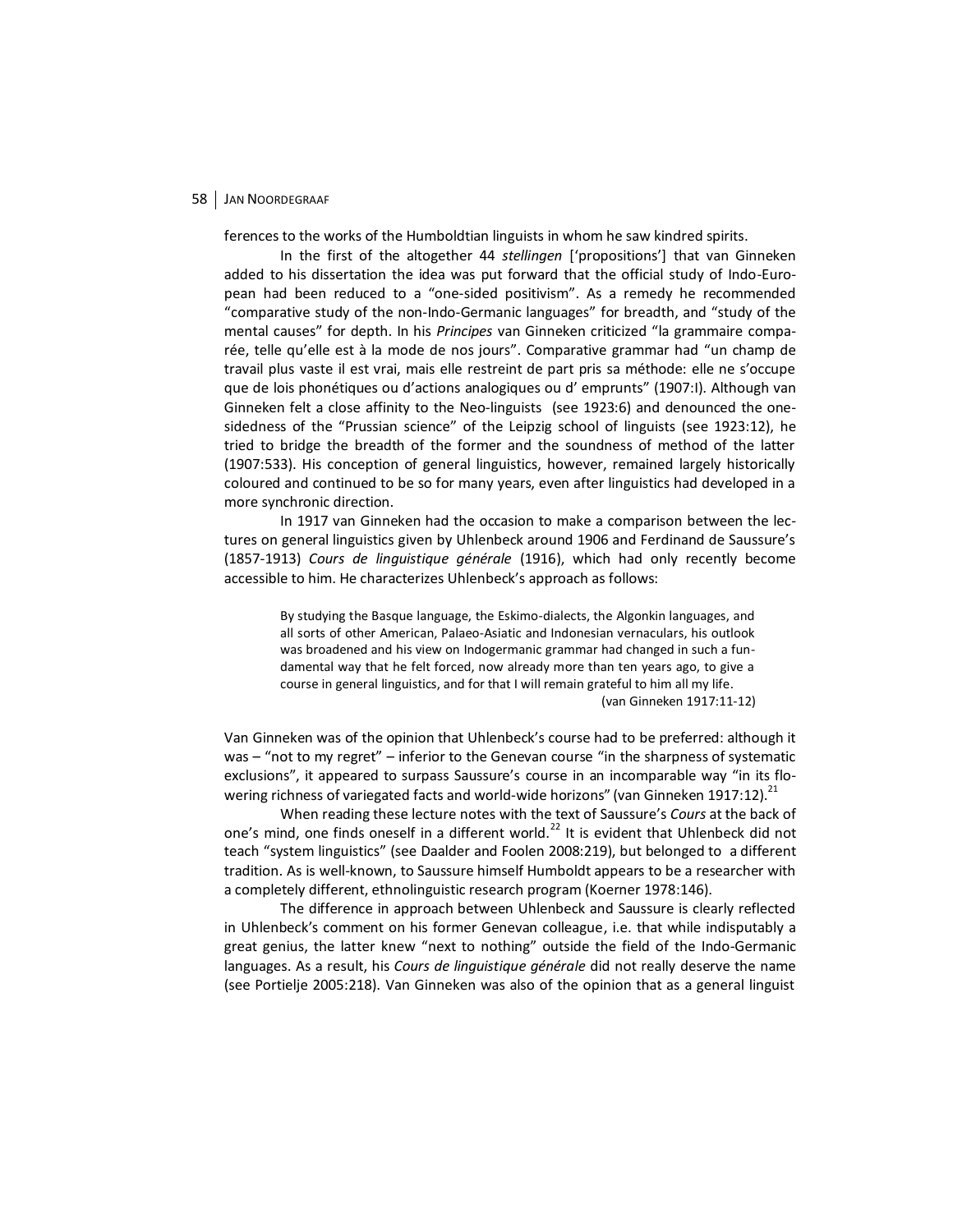one should examine language, "as a world event", in its main lines, and that the grammatical categories of the Indo-Germanic languages only covered some 10 to 20% of these lines. He further believed that Hermann Paul's *Prinzipien der Sprachgeschichte* (1880) did not have the universal validity his German colleagues claimed for it. In addition, van Ginneken was convinced of the very strong links between psycholinguistics and general linguistics. He mentioned Humboldt, F. von Schlegel, Steinthal, Finck and Misteli as exponents of this joint discipline, and considered Gabelentz, "der Sprachgewaltige", to be "*the* polyglot of the second half of the 19th century, much greater than those Indo-Germanists who have achieved a much greater renown" (1906:522).

Elsewhere I have pointed out the various Humboldtian references one can find in van Ginneken's works (see Noordegraaf 2002). However, it is also clear that van Ginneken did wish to borrow some of Saussure's ideas on linguistics, in particular the idea of language as a system, and to integrate it in his own approach which bears the undeniable stamp of Humboldt. Nowadays, language as a structured system is generally seen as the principal object of (structural) linguistics. For van Ginneken, however, the focus lay elsewhere. Just like his teacher he did not wish to study language solely "pour soi" and "en soi". His approach was a holistic one, as he did not want to study language phenomena in splendid isolation. Secondly, as one of his students put it: behind word and sentence van Ginneken always saw man, and, "in line with the tradition of the "innere Sprachform" from Humboldt to Weisgerber, he always saw the people" (de Witte 1951: 825-826).

#### **4.2 Gerlach Royen**

The Dutch daily *Het Vaderland* reported in its columns of 16 May 1922 on "a remarkable examination" that had taken place in Leiden a few days before. This was the *doctoraal* examination (approx. M.A.) in comparative Indo-Germanic linguistics by Nicolaus Jakobus Hubertus Royen O.F.M. (1880-1955), a student who was already in his forties and who had assumed the monastic name Gerlach when he became a Franciscan. The examination was approved *cum laude* by his professors. According to the newspaper, it was an examination "the likes of which has seldom been seen before". The candidate had studied much more than the usual amount of material, and had reported the results of his investigation in an exemplary fashion. Uhlenbeck, his research supervisor, declared that the Faculty of Arts of Leiden University had had great expectations of this examination, and that none of the professors present had commented in any way on Royen's master's thesis. Uhlenbeck was looking forward to the brilliant doctoral thesis that Royen without any doubt was to produce.

Gerlach Royen, who later became professor of general linguistics at Utrecht University, was Uhlenbeck's most outstanding doctoral student. By the end of 1925 he had completed a monumental study of some 1000 pages entitled *Die nominalen Klassifikations-Systeme in den Sprachen der Erde. Historisch-kritische Studie, mit besonderer Berücksichtigung des Indogermanischen*. However, since Uhlenbeck had decided to resign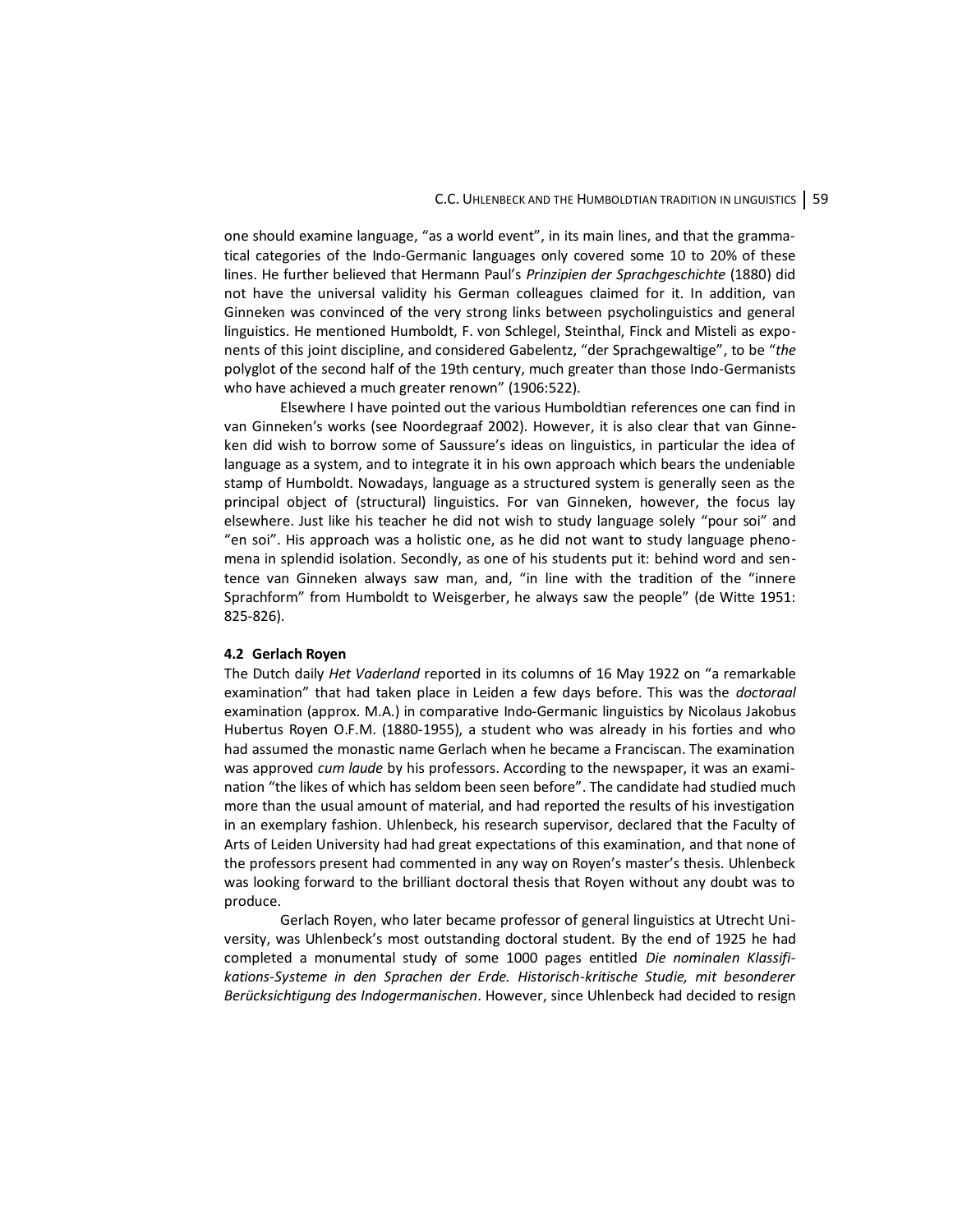from his professorship for reasons of health at the close of the 1926 summer term and since the translation and printing of Royen's doctoral dissertation had not been completed by then, Royen was allowed to take his PhD degree on 22 June 1926 after having defended only a part of the original work. His dissertation appeared under the title *De jongere veranderingen van het indogermaanse nominale drieklassensysteem* ['Recent changes in the Indo-Germanic nominal three-class system'] and comprised some 180 pages. The whole work was finally published in 1929.

As Royen (1926:x) himself put it during the defence of his thesis, "the basic ideas and core considerations of this work are taken entirely from the conceptual world of my highly esteemed teacher". Royen had immersed himself "in der Frage der Klassifikationen" as early as the period 1914-1921, and although he had already published a number of articles on word gender in Dutch, it was the "Unschätzbare Vorlesungen meines Professors und Freundes C.C. Uhlenbeck" that had brought him to "ein tieferes und kritischeres Eindringen in diese Frage" (1929:iv) – and not only with regard to Dutch: Royen's approach had now been broadened to include "die Sprachen der Erde". While the main emphasis still lay on the Indo-Germanic languages, "stets (wurden) Parallellen und ergänzende Tatsachen aus andere Sprachgebieten gebracht, während die verschiedenen Klassifikationssysteme passim zur Sprache kamen". As a result, Royen was also able to present an "ins Einzelne gehende Darstellung der außerhalb des Indogermanischen vorhandenen Klassifikationssysteme" (1929:vii). Royen followed an inductive procedure in his work, stating that theoretical speculations should not be allowed to take the lead in linguistic studies. Only the observed facts should count, for "linguistic science which is not based upon accurately determined data is doomed to end in idle fantasy" (1926:152).

The historical-critical aspect of Royen's contribution "zur allgemeinen Sprachwissenschaft" consisted of hundreds of pages devoted to extensive description, analysis and systematization of views held by earlier linguists such as Grimm and Humboldt on the subject under discussion. It is abundantly clear that Royen had received a thorough philosophical education from the Franciscans. He explained his decision to take examples from far beyond the field of the Indo-Germanic languages as follows:

Es beginnt sich immer mehr die Erkenntnis durchzusetzen, daß ein Studium des Sprachlichen, die sich auf ein kleineres Sprachgebiet einengt, nicht nur im Stoff beschränkter bleibt, sondern auch außerstande sein wird, in die tieferen Fragen nach Warum und Woher der sprachlichen Tatsachen entdeckend einzudringen. Die Ansicht, *daß die Indogermanistik* dadurch, daß sie lauter Fragen rein formalistischer Art nachgeht, *sich in eine Sackgasse verrannt hat*, wird ohne Rückhalt von jenen Sprachwissenschaftlern vertreten, die ihren Gesichtskreis etwas weiter erstreckten als bloß auf indogermanisches Sprachgebiet eine eifrigere und kritische Pflege der Völkerkunde und der vergleichenden Religionswissenschaft, gepaart mit einem größeren Interesse für v*ölkerpsyschologische Fragen* haben ganz von selbst dazu geführt einen engeren Zusammenhang zwischen diesen universalen Wissenschaften und dem Studium der Sprachen herzustellen. Es war dies um so leichter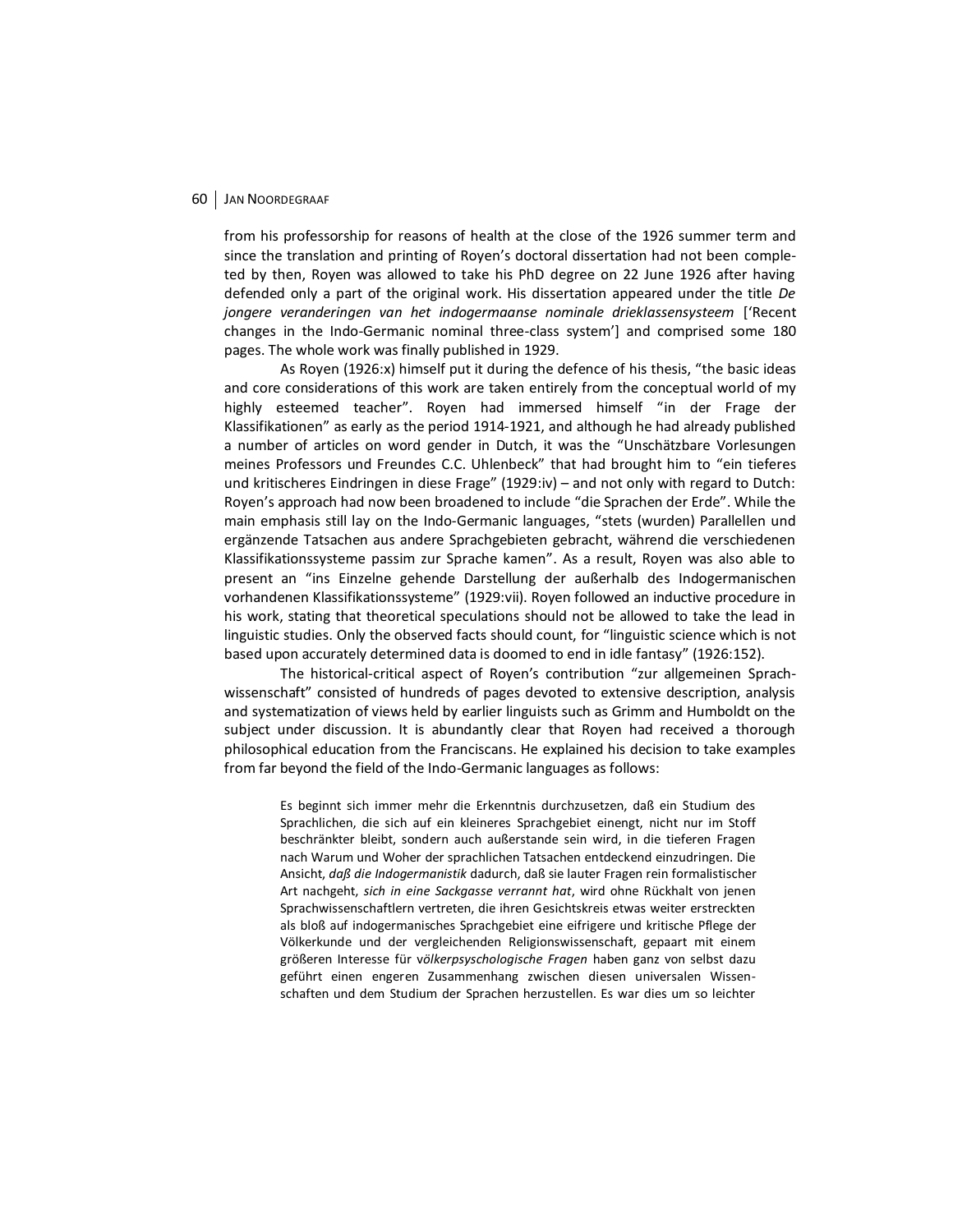möglich, weil auf dem Gebiete der Sprachwissenschaft der Gesichtskreis ein weltweiter geworden war infolge zahlreicher Veröffentlichungen gerade des letzten Halbjahrhunderts. (Royen 1929:III; italics added)

Here we clearly hear an echo of "his master's voice": this statement of Royen's position seamlessly matches the sketches of Uhlenbeck's ethnopsychological interests by de Josselin de Jong and by Uhlenbeck himself quoted above. Royen stated explicitly that he regarded himself as a student of Uhlenbeck's – but not one who followed him "slavishly  $[...]$ , sicut calamus scribentis" (1926:x). It may be noted that Uhlenbeck was among the first to react, in the journal *Anthropos*, to Royen's magnum opus of 1929, which he described as an important contribution to ethnolinguistics (Uhlenbeck 1930).

There can be no doubt that both the subject and the scope of Royen's doctoral study are in line with the Humboldtian trend in linguistics as sketched by Koerner (1977), and with the approach to linguistic research advocated by Uhlenbeck. Royen's subsequent interest in other fields does nothing to detract from this.<sup>15</sup>

#### **4.3 Etsko Kruisinga**

In early October of the year 1925 the well-known English specialist Etsko Kruisinga (1875- 1944) came to Leiden to attend two series of lectures given by Uhlenbeck. As it appears from the five notebooks that have been preserved, the first series dealt with language comparison, in particular with the noun, and the second one focussed on Basque.<sup>16</sup> I myself examined these notebooks, but find no reason to go beyond van Essen's (1983a: 200-207) thorough analyses and clear excerpts. In general, when reading these notes one finds oneself in a world completely different from Saussure's *Cours*. The notebooks include the usual references to ethnopsyschology and all sorts of examples from 'exotic' languages such as Blackfoot. Obviously, there are also many references to the various writings of Uhlenbeck's former student Jac. van Ginneken.

Dr Etsko Kruisinga, in the 1920s without any doubt a scholar in his own right, was a linguist from the school of Wilhelm von Humboldt and of Henry Sweet (1845-1912).<sup>17</sup> In terms of Dutch academic life, he showed himself to be such an independent character that he was never appointed professor at a Dutch university in spite of his undisputed scholarly qualities. In the works of Kruisinga, who was a prolific student of English, we find many a plea for an ahistorical approach to linguistics. For instance, Kruisinga applied the distinction between the synchronic and diachronic point of view in one of his English grammars, years before the *Cours* appeared in print. It is striking, however, that in later years Kruisinga never referred to Saussure in order to support his own "synchronic" approach. As Kruisinga's biographer has it, Kruisinga's references to Saussure's *Cours* seem to be only "concessions to the changing climate of the late 1920s and the 1930s, in which Saussure's work gained a certain popularity" (van Essen 1983a:99-100). In 1932 Kruisinga himself noted that the *Cours* might be said to have had not much influence, "despite the propaganda by some of Saussure's students" (van Essen 1983a:309 fn. 90).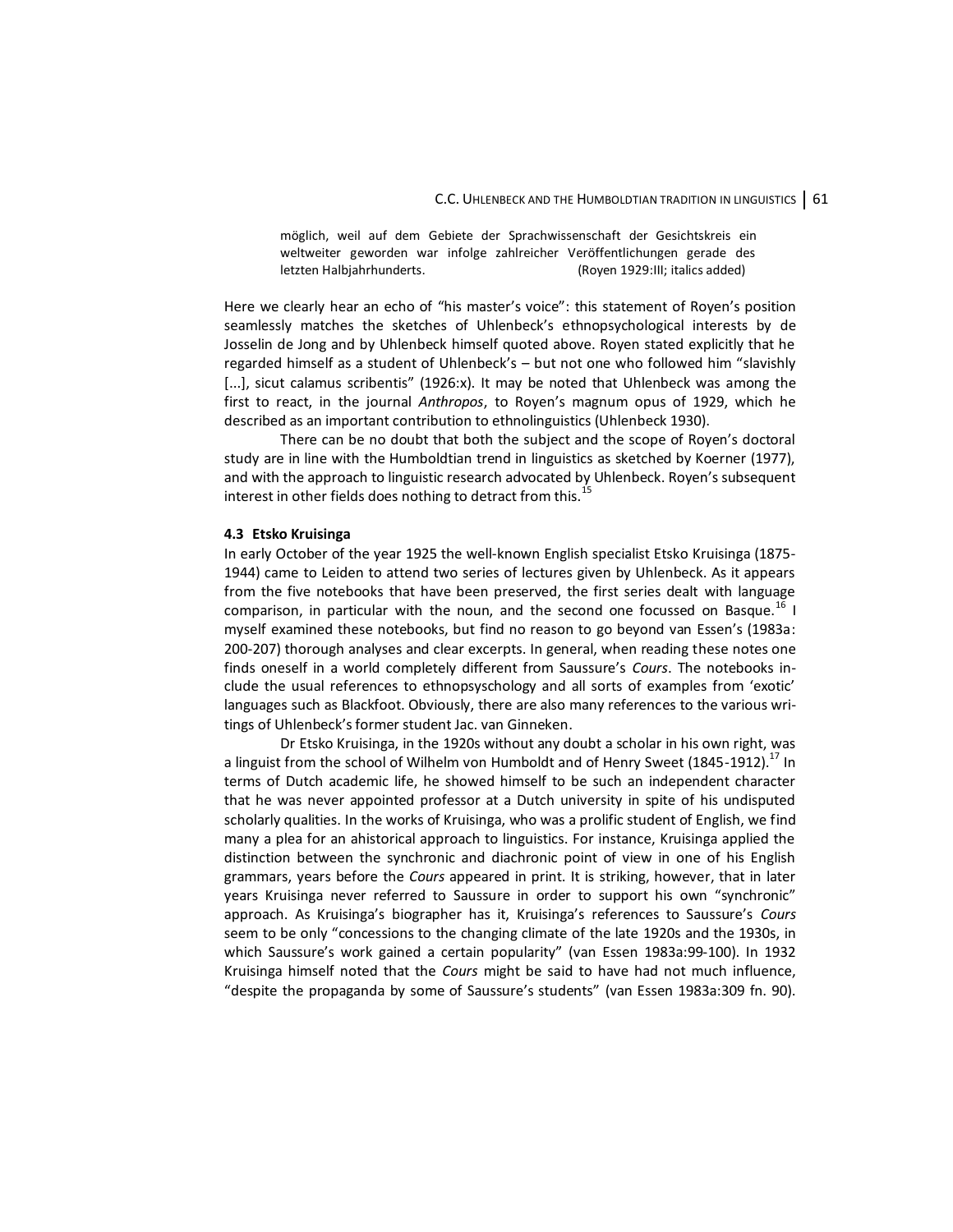As van Essen (1983a:99) has pointed out convincingly, Kruisinga traced the trend among scholars for according greater prominence to the living language not to Saussure's synchronic approach, but to Humboldt's emphasis on language as an *energeia*.

There are many traces of Humboldtian influence on Kruisinga's early linguistic thought. For example, his *Taal en Maatschappij* ['Language and Society', 1909], the lecture he gave when he was appointed *privaat-docent* ['external lecturer'] in English at Utrecht University, is a worthy specimen of Humboldtian ethnolinguistics. In his *Lessons in English Grammar* of 1922 "a resurgence of Humboldtian ideas" (van Essen 1983a:98) can be noticed; one finds among other things various references to the work of F.N. Finck. For example, Kruisinga endorsed Finck's point of view that historical linguistics was no more than a prescientific *Vorarbeit*.

In the brief introductory chapter to his book *Het Nederlands van Nu* ['Presentday Dutch'] of 1938, Kruisinga's most explicit and extensive theoretical exposition, there is a strong emphasis on the social aspect of language, an aspect that as far as I can see is never highlighted in Uhlenbeck's writings. Language is explicitly recognized as a social institution: Kruisinga deems it to be the prime socializing force. This introduction closes with the wish that this book should instill in modern man the same respect for the "miracle of language" that "primitive man" felt intuitively (Kruisinga 1938:13). It is unfortunate that Etsko Kruisinga made his theoretical views explicit only in passing and never did elaborate on them in separate publications. However, as van Essen (1983a:99) puts it, it should be clear that Kruisinga felt that he belonged to a different linguistic tradition from Saussure, that is to say the Humboldtian tradition.

As mentioned before, Uhlenbeck decided to resign as professor at the close of the 1926 summer term. Although Kruisinga attended Uhlenbeck's courses for one year only, the momentum Uhlenbeck "had imparted to Kruisinga's linguistic studies was not to be lost for several years", van Essen (1983a:204) concludes. Thus, his later publications clearly show the impact that Uhlenbeck's lectures had had during the academic year 1925-1926 (van Essen 1983a:205-207). We may conclude that these lectures did strenghten Kruisinga's Humboldtian views.

### **4.4 An Uhlenbeck school in linguistics?**

The gifted young grammar-school student Robert van Gulik (1910-1967), who was to become a well-known diplomat and writer of detective stories,  $^{16}$  reports how he received private tuition in general linguistics and Sanskrit from Uhlenbeck in Nijmegen in the 1920s. According to van Gulik, Uhlenbeck thought "that he could make me his special pupil who would continue his own school of linguistics in later years" (Barkman and van der Hoeven 1993:25). However, the orientalist van Gulik opted for a career in the Dutch diplomatic service, not one *in academia;* this was "a heavy blow" to Uhlenbeck (Barkman and van der Hoeven 1993:27), who may have been worried that his approach to linguistics might not have a proper continuation within Dutch academe.

His fears were not without foundation: in fact, none of Uhlenbeck's many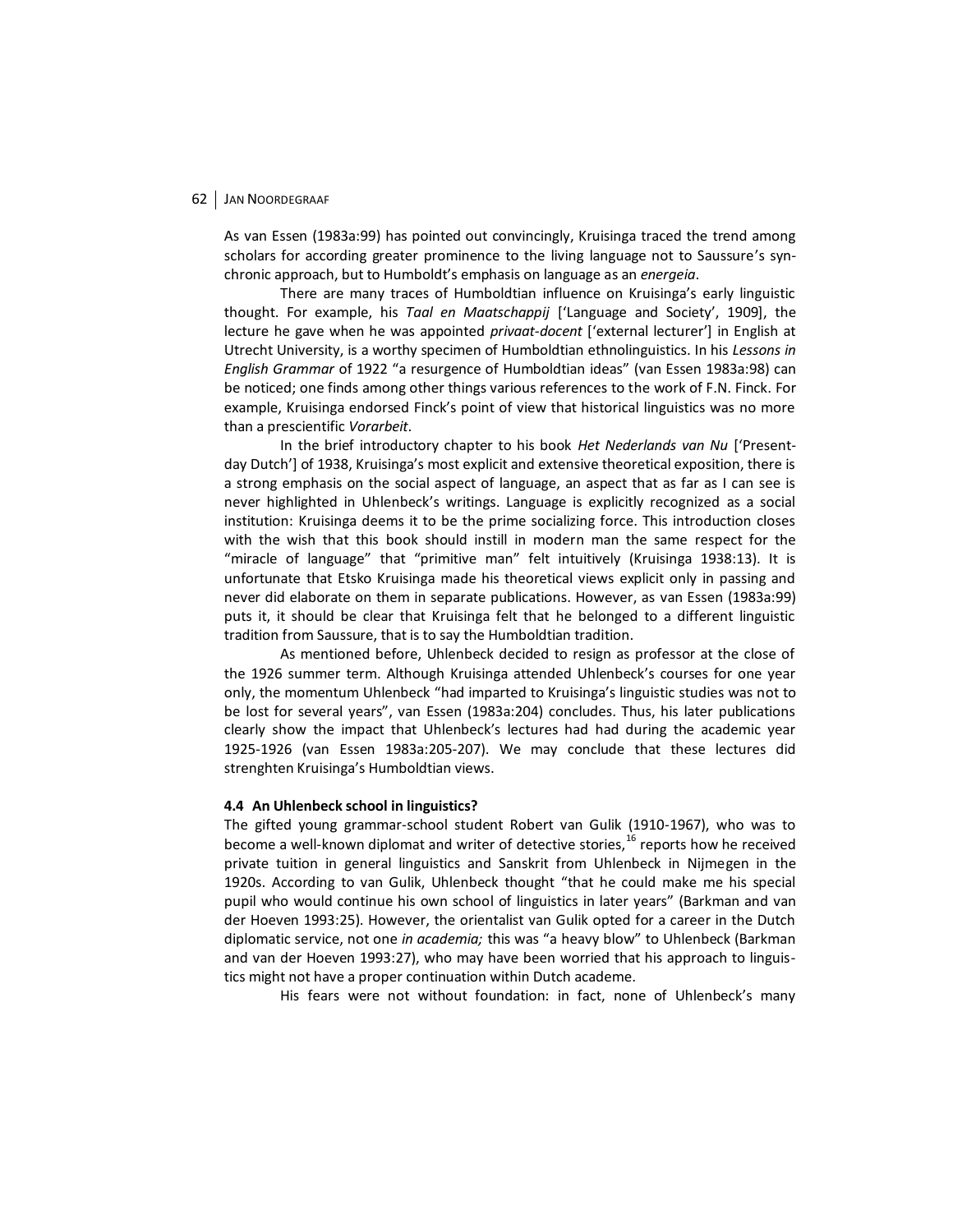students, including his former close collaborator J.P.B. de Josselin de Jong (1886-1964), kept on working within the linguistic framework developed by their teacher. Consequently, in a strict sense one cannot speak of an Uhlenbeck school in Dutch linguistics. On the other hand, as has been argued above, Uhlenbeck did place a crucial stamp on the works of several of his students. Scholars such as van Ginneken and Royen selected interesting themes from Uhlenbeck's work – concerning psychology and gender for instance – and elaborated on them, critically and extensively, continuing on the same course as their Leiden mentor.

#### **5 Concluding remarks**

*Thus we recognize in all the languages of the world the unity of the human mind* (Uhlenbeck 1899:18)

Both Pedersen's classical *Linguistic science in the nineteenth century* (1931) and Malmberg's *Historie de la linguistique* (1991) include a concise sketch of Uhlenbeck's descriptive work on Basque, Inuit, Blackfoot and other non-Indo-European languages. However, as befits a Humboldtian linguist – which he certainly was – Uhlenbeck did not restrict himself to purely descriptive work. During his student years at Leiden, he had learned from his research supervisor Kern to see the importance of the study of exotic languages. His early wish to study a Basque theme for his doctorate clearly reflects this. As to method, he had learned both from Kern and from "der grosse Sprachforscher" (1892:185), the Humboldtian linguist A.F. Pott, that *in linguisticis* one should proceed inductively and that starting from the facts, which may or may not have been collected or checked by means of independent field work, one should ascend "zum Geiste".

And this last-mentioned approach should not concern the psychology of the speaking individual, but always that of the *ethnos*, the people, whose collective mind (often referred to by researchers of that period as "primitive") is reflected in the language. It would appear from our  $21^{st}$ -century vantage point that it was in the 1890s that Uhlenbeck turned to ethnopsychology, accepting the views of the *Völkerpsychologie* which reached him via the work of Steinthal amongst others. He thus arrived at a position closely related to that of a distinguished contemporary – whose vascological work, it may be remarked, he regarded with great scepticism (see 1907:27) –, the Humboldtian linguist Georg von der Gabelentz, who had adopted a "mixed" research style just like Uhlenbeck. "This style is data-oriented; it aims at inductively valid empirical generalizations. For explanation, however, it relies upon non-mechanical philosophical concepts and forces", as Elffers (2008:197) put it. As is well-known, Gabelentz had been striving at "eine wahrhaft allgemeine Grammatik, ganz philosophisch und doch ganz induktiv" (Gabelentz 1894:7). However, Uhlenbeck did not elaborate an ethnopsychological theory of his own: first and foremost he considered himself to be a linguist, not a psychologist.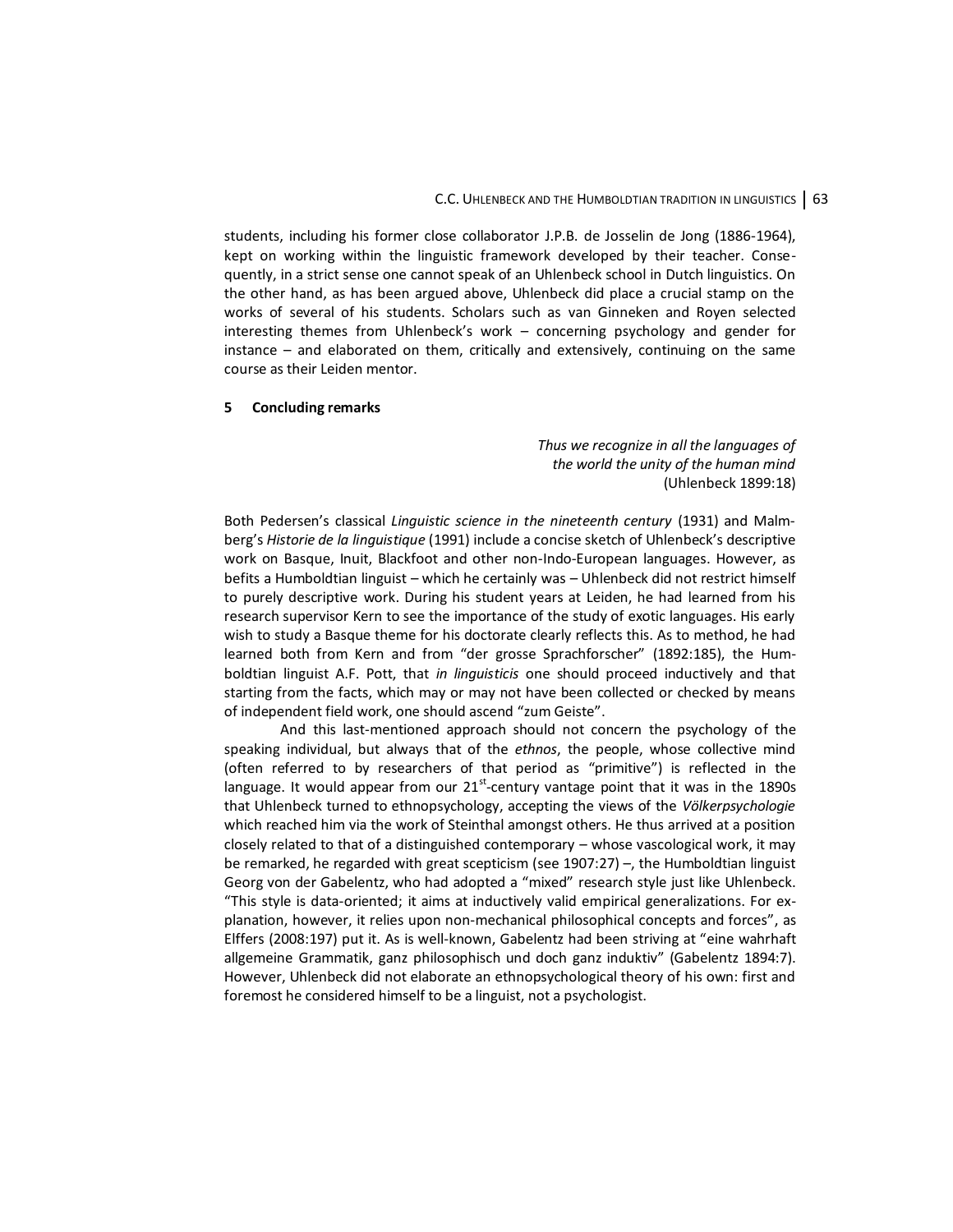Many of Uhlenbeck's preoccupations are reflected and even magnified in the work of his above-mentioned students, even though each one of them did by and large go his own way. J.J.A. van Ginneken concentrated on the psychology of language in an attempt to surpass Wundt's *Völkerpsychologie*. Gerlach Royen produced a historicalcritical view of grammatical gender, while Etsko Kruisinga – who had joined the ranks of the Humboldtians at an early stage –, attached great value to the study of exotic languages and maintained a critical attitude towards the historical-grammatical paradigm, largely thanks to Uhlenbeck's lectures.

In sum, we may conclude that Uhlenbeck was basically a descriptive linguist working in line with the Humboldtian tradition, who did in a limited sense leave behind him an Uhlenbeck school in Dutch linguistics and who, like many contemporaries, was driven by an impetus that largely dominated nineteenth-century linguistics: the wish to explore the mysteries of the human mind by studying one of its most important expressions, the human language in its worldwide manifestations.<sup>17</sup> In February 1950, he wrote to his cousin Bob that he considered himself to be an "old-fashioned romantic" (see Portielje 2008:321). I think that is not a bad way to characterize his ultimate drive to practice linguistics.

#### BIBLIOGRAPHY

- Arens, Hans. 1974. *Sprachwissenschaft. Der Gang ihrer Entwicklung von der Antike bis zur Gegenwart*. 2 vols. Frankfurt am Main: Athenäum Fischer Taschenbuch Verlag.
- Barkman, C.D. and H. de Vries-van der Hoeven. 1993. *Een man van drie levens. Biografie van diplomaat schrijver geleerde Robert van Gulik*. Amsterdam: Forum.
- Barozzi, Massimo. 1984. 'Le *Internationale Zeitchrift für allgemeine Sprachwissenschaft* di Friedrich Techmer ne dibatto linguistico di fine '800.' *Studie e saggi linguistici* 24:11-78.
- Boer, R.C. 1917. 'In memoriam Hendrik Kern.' *Eigen Haard* 14 July 1917:489-490.
- Brandstetter, Renward. 1887. Rev. of H. Kern, *De Fidjitaal. Vergeleken met haar verwanten in Indonesië en Polynesië*. Amsterdam 1886. *Internationale Zeitschrift für Allgemeine Sprachwissensschaft* 3:289-290.
- Bunzel, Matti. 1996. 'Franz Boas and the Humboldtian traditon. From *Volksgeist* and *Nationalcharakter* to an anthropological concept of nature.' In: *Volksgeist as method and ethic. Essays on Boasian ethnography and the German anthropological tradition*. Ed. by George W. Stocking, Jr. Madison, WI: University of Wisconsin Press, 17-78.
- Chabrolle-Cerretini, Anne-Marie. 2007. *La vision du monde de Wilhelm von Humboldt. Histoire dun concept linguistique*. Lyon: ENS Éditions.
- Daalder, Saskia and Ad Foolen. 2008. '*Waarde collega!* Vijf brieven van C.C. Uhlenbeck aan Jos. Schrijnen.' In: *Ontheven aan de tijd. Linguïstisch-historische studies voor Jan Noordegraaf bij zijn zestigste verjaardag.* Ed. by Lo van Driel and Theo Janssen. Amsterdam: Stichting Neerlandistiek VU / Münster: Nodus Publikationen, 201-222.
- Davies, Boyd H. 1974. Review of Kurt Jankowsky, *The Neogrammarians*. The Hague 1972. *Historiographia Linguistica* 1:95-110.
- Driel, Lo van. 2007. 'Nederlandse taalkunde in de negentiende eeuw een overzicht.' *Voortgang, jaarboek voor de neerlandistiek* 25:209-277.
- Eggermont-Molenaar, Mary. 2002. 'Portret van een professor. Een Nijmeegs incident geprojecteerd in een Chinese tempelschool?' *Canadian Journal of Netherlandic Studies* 23.2:29-37.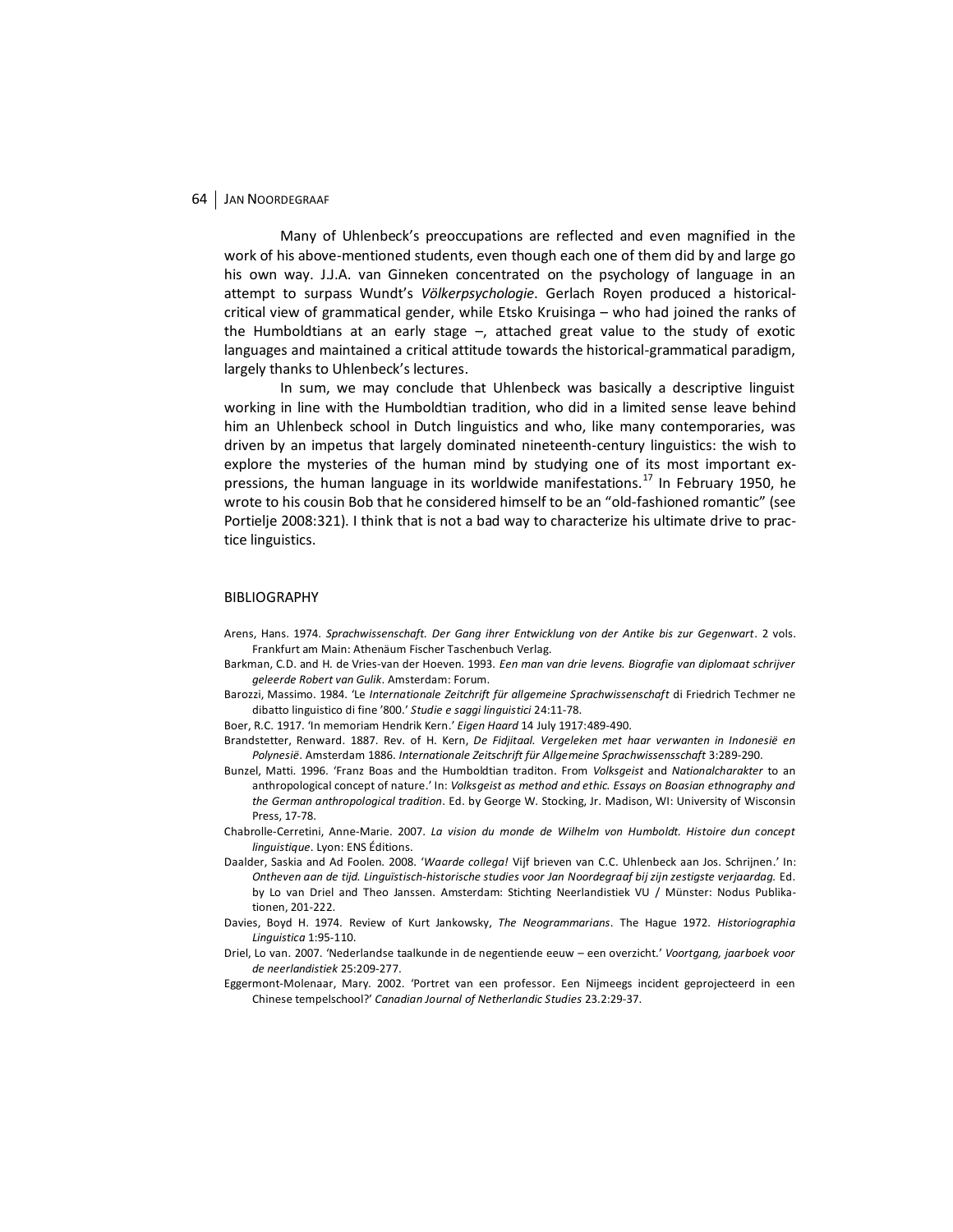- Elffers, Els. 2008. 'Georg von der Gabelentz and the rise of General Linguistics.' In: *Ontheven aan de tijd. Linguistisch-historische studies voor Jan Noordegraaf bij zijn zestigste verjaardag*. Ed. by Lo van Driel and Theo Janssen. Amsterdam: Stichting Neerlandistiek VU / Münster: Nodus Publikationen, 191-200.
- Essen, Arthur Joseph van. 1983a. *E. Kruisinga. A Chapter in the History of Linguistics in the Netherlands*. Leiden: Nijhoff.
- Essen, Arthur Joseph van. 1983b. 'Language universals, language individuality, and linguistic relativity in the works of Etsko Kruisinga.' In: *Sound structures: studies for Antonie Cohen*. Ed. by Marcel van den Broecke, Vincent van Heuven and Wim Zonneveld. Dordrecht: Foris Publications, 71-79.
- Eys, W.J. van. 1874. 'La langue ibérienne et la langue Basque.' *Revue de linguistique et de philologie comparée*  7:3-15.
- Gabelentz, Georg von der. 1894. 'Hypologie [*recte* Typologie] der Sprachen, eine neue Aufgabe der Linguistik.' *Indogermanische Forschungen* 4:1-7.
- Gabelentz, Georg von der. 1901. *Die Sprachwissenschaft, ihre Aufgaben, Methoden und bisherigen Ergebnisse*. Zweite, vermehrte und verbesserte Auflage. Leipzig: Tauschnitz.
- Genee. Inge. 2003. 'An Indo-Europeanist on the prairies: C.C. Uhlenbeck's work on Algonquian and Indo-European.' In: *Papers of the 34th Algonquian Conference* 34. Ed. by H.C. Wolfart. Winnipeg: University of Manitoba Press, 147-163.
- Genee, Inge. 2005. 'A Dutch linguist on the prairies: C.C. Uhlenbecks work on Blackfoot.' In: *Montana 1911: A professor and his wife among the Blackfeet*. Ed. by Mary Eggermont-Molenaar. Calgary/Nebraska: University of Calgary Press/University of Nebraska Press, 183-193.
- Ginneken, Jac. van. 1904-06. *Grondbeginselen der psychologische taalwetenschap*. 2 dln. Lier: Jozef van In & Cie.
- Ginneken, Jac. van. 1906. 'Rev. of Otto Jespersen, *Growth and structure of language* (1905) [...].' *Boekenschouw voor godsdienst, wetenschap en kunst* 1:521-529.
- Ginneken, Jac. van. 1907. *Principes de linguistique psychologique: Essai synthétique*. Amsterdam: E. van der Vecht.
- Ginneken, Jac. van. 1917. *Als ons moedertaalonderwijs nog ooit gezond wil worden*. Nijmegen: Malmberg.
- Ginneken, Jac. van. 1923. *De nieuwe richting in de taalwetenschap*. Utrecht / Nijmegen: Dekker and v.d. Vegt / J.W. v. Leeuwen.
- Gómez, Ricardo. 2002. 'Los inicios de la vascologia en Holande. El Essai de grammaire de la langue basque de Willem J. Van Eys (1865, 1867).' In: *Erramu boneta: Festschrift for Rudolf P.G. de Rijk.* Ed. by Xabier Artiagoitia, Patxi Goenaga and Joseba A. Lakarra. Bilbao: Universidad del Pais Vasco, Servicio Editorial, 277- 298.
- Graffi, Giorgio. 2001. *200 Years of Syntax. A critical survey*. Amsterdam and Philadelphia: John Benjamins.
- Haeringen, C.B. van. 1979 [1962]. *Gramarie. Keur uit het werk van zijn hoogleraarstijd*. Utrecht: HES Publishers. Hammerich, L.L. 1953. 'C.C. Uhlenbeck October 18, 1866-August 12, 1951.' *International Journal of American Linguistics* 19:74-75.
- 't Hart, Hanna. 1989. 'Imagine Leiden without Kern.' In: *Leiden Oriental Connections 1850-1940.* Ed. by Willem Otterspeer. Leiden: Brill, 126-140.
- Heeroma, K. 1968. *Sprekend als nederlandist.* Den Haag: Bert Bakker/Daamen.
- Hinrichs, Jan Paul. 2006. *Nicolaas van Wijk (1880-1941). Slavist, Linguist, Philanthropist.* Amsterdam/New York: Rodopi.
- Hinrichs, Jan Paul. 'De jonge C.C. Uhlenbeck: van dichter tot taalkundige.' *Canadian Journal of Netherlandic Studies* 29.2/30.1:11-21.
- Hoogvliet, J.M. 1914. Review of C.C. Uhlenbeck, *De vormen van het Blackfoot* en *De conjunctief-achtige modi van het Blackfoot* (Amsterdam 1913). *Museum* 21:281-284.
- Humboldt, Wilhelm von. 1963. 'Über den Dualis.' In: *Schriften zur Sprachphilosophie.* Darmstadt: Wissenschaftliche Buchgesellschaft. (Werke in fünf Bänden. Hrsg. v. Andreas Flitner and Klaus Giel, III), 113-143.
- Hutton, Chris. 1995. 'Introduction.' *Die Sprachwissenschaft, ihre Aufgaben, Methoden und bisherigen Ergebnisse* by G. von der Gabelentz. Repr. of the  $2^{nd}$  ed. (1901), with a new introduction by Chris Hutton. London: Routledge/Thoemmes Press, v-xvii.
- Joseph, John E. 2002. *From Whitney to Chomsky. Essays in the history of American linguistics*. Amsterdam/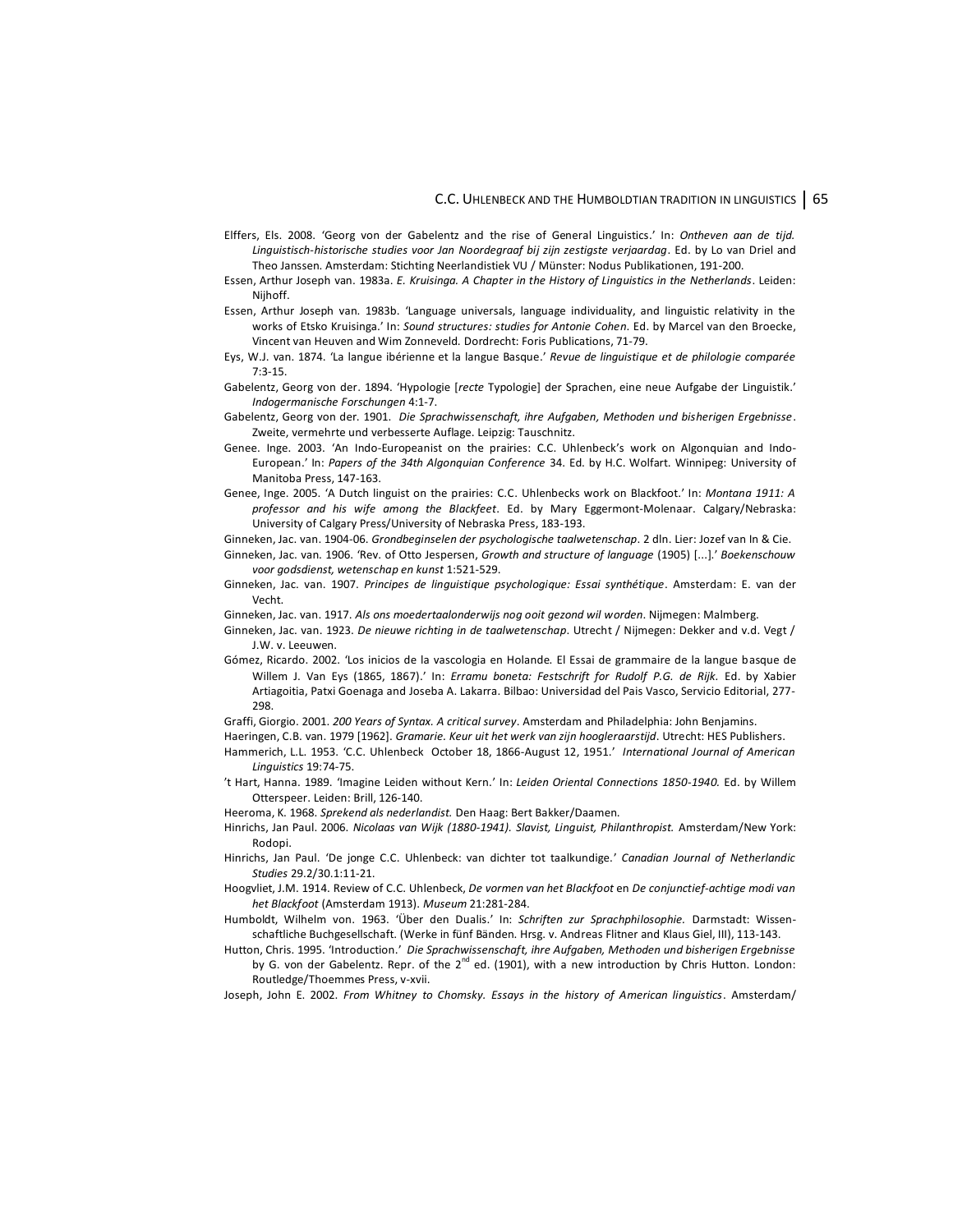Philadelphia: John Benjamins.

- Josselin de Jong, J.P.B. de. 1915. 'Geschiedenis der taalwetenschap.' In: *Geschiedenis der wetenschappen*. Baarn: Hollandia-drukkerij, 61-92.
- Josselin de Jong, J.P.B. de. 1952. 'In memoriam Christianus Cornelius Uhlenbeck (18th October 1866-12th August 1951). *Lingua* 3:243–268.
- Kern, H. 1886. 'De Fidjitaal vergeleken met hare verwanten in Indonesië en Polynesië*.' Verslagen en Mededeelingen der Koninklijke Akademie van Wetenschappen, Afd. Letterkunde* 16.3:1- 242.
- Koerner, E.F.K. 1973. *The importance of F. Techmer's Internationale Zeitschrift für Allgemeine Sprachwissenschaft in the development of general linguistics.* Amsterdam: John Benjamins.
- Koerner, E.F.K. 1977. 'The Humboldtian trend in linguistics.' In: *Studies in descriptive and historical linguistics. Festschrift for Winfred Lehmann.* Ed. by Paul J. Hopper et al. Amsterdam: John Benjamins, 145-158.
- Koerner, E.F.K. 1978. 'Animadversions on some recent claims regarding the relationship between Georg vonder Gabelentz and Ferdinand de Saussure.' In: *Towards a historiography of linguistics. Selected essays*. Ed. by E.F.K. Koerner. Amsterdam: John Benjamins, 137-152.
- Kruisinga, Etsko. 1938. *Het Nederlands van nu*. Amsterdam: Wereldbibliotheek.
- Lacombe, Georges. 1922. 'Un grand linguiste: M. C.C. Uhlenbeck.' *Revue Internacional de Estudios Vascos* 13: 445-447.
- Lacombe, Georges and René Lafon. 1936. 'Indo-européen, basque et ibère.' In: *Germanen und Indogermanen. Volkstum, Sprache, Heimat, Kultur. Festschrift für Herman Hirt*. Ed. by Helmut Arntz. Zweiter Band: *Ergebnisse der Sprachwissenschaft*. Heidelberg: Carl Winter, 109-158.
- Michelena, Luis.1973. 'Guillaume de Humboldt et la langue basque.' *Lingua e stile* 8:107-125.
- Misteli, Franz. 1893, *Charakteristik der hauptsächlichsten Typen des Sprachbaues. Neubearbeitung des Werkes von Prof. H. Steinthal (1861)*. Berlin: Dümmler.
- Mueller-Vollmer. 1992. 'Wilhelm von Humboldt's *Introduction to the Kawi Language*.' *Semiotica* 92.1/2:129-144.
- Noordegraaf, Jan. 1985. *Norm, geest en geschiedenis. Nederlandse taalkunde in de negentiende eeuw*. Dordrecht/Cinnaminson: Foris Publications
- Noordegraaf, Jan. 1988. 'Hoogvliet versus Van Ginneken. Dutch Linguistics around the Turn of the Century.' *Historiographia Linguistica* 15:207-238.
- Noordegraaf, Jan. 2002. 'Dutch Linguists between Humboldt and Saussure. The case of Jac. van Ginneken (1877- 1945).' *Historiographia Linguistica* 29:145-163.
- Noordegraaf, Jan. 2007. 'C.C. Uhlenbeck, het WNT en Francks 'Etymologicum'.' *Trefwoord, tijdschrift voor lexicografie*. Jaargang 2007. (http://www.fryske-akademy.nl/trefwoord.).
- Noordegraaf, Jan. 2008. 'De weg naar Baskenland. C.C. Uhlenbeck, Matthias de Vries en W.J. van Eys.' *Trefwoord, tijdschrift voor lexicografie* 2008. (http://www.fryske-akademy.nl/trefwoord)*.*
- Plank, Frans. 1993. 'Professor Pott und die Lehre der Allgemeinen Sprachwisschaft.' *Beiträge zur Geschichte der Sprachwissenschaft* 3:95-128.
- Portielje, Cecile. 2005. 'Beste Bob. Een taalkundige brief van C.C. Uhlenbeck (1866-1951) aan zijn achterneef E.M. Uhlenbeck (1913-2003).' *Voortgang, jaarboek voor de neerlandistiek* 23:209-222.
- Portielje, Cecile. 2007. 'Beste Bob, beste Oom. Uit de briefwisseling tussen C.C. Uhlenbeck (1866-1951) en E.M. Uhlenbeck (1913-2003).' *Voortgang, jaarboek voor de neerlandistiek* 25:293-310.
- Portielje, Cecile. 2008. 'Beste Bob, beste Oom (slot).' *Voortgang, jaarboek voor de neerlandistiek* 26:299-324.
- Pott, August Friedrich. 1974. *Einleitung in die allgemeine Sprachwissenschaft* [1884-1890]. Preceded by the same author's *Zur Litteratur der Sprachenkunde Europas* [1887]. Newly edited together with a bio-bibliographical sketch of Pott by Paul Horn by E.F.K. Koerner. Amsterdam: John Benjamins.
- Royen, Nicolaus Jacobus Hubertus. 1926. *De jongere veranderingen van het indogermaanse drieklassensysteem*. Ph.D. thesis, State University Leiden.
- Royen, Gerlach [=Nicolaus Jacobus Hubertus]. 1929. *Die nominalen Klassifikations-Systeme in den Sprachen der Erde. Historisch-kritische Studie,mit besonderer Berücksichtigung des Indogermanischen*. Mödling bei Wien: Anthropos.
- Sapir, Edward. 1990a [1917]. Review of Uhlenbeck 1917. In: *The collected works of Edward Sapir.* Berlin etc: Mouton de Gruyter. Vol. V. Ed by William Bright, 1, 69-74. [Originally published in *International Journal of*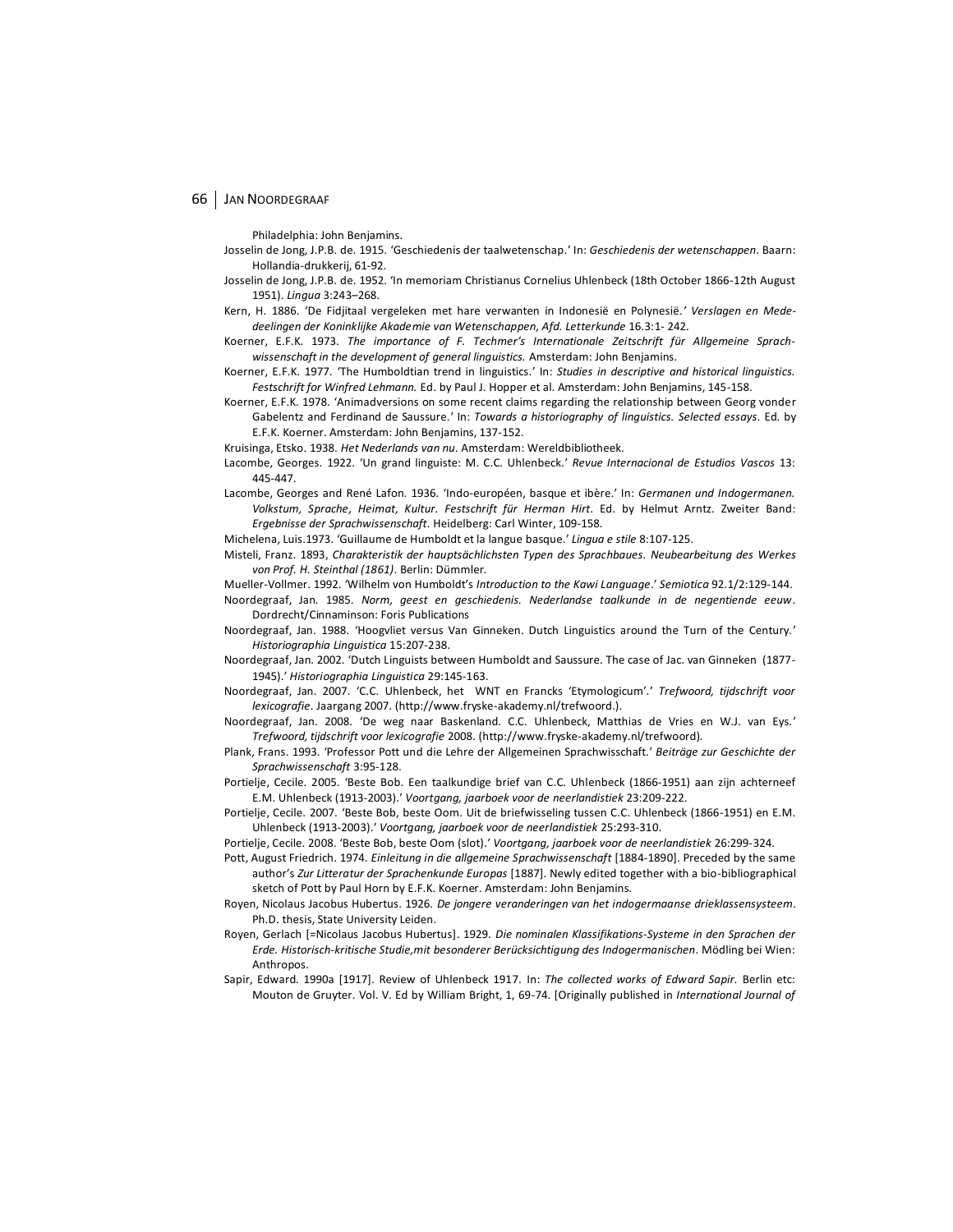*American Linguistics* 1:82-86.]

- Sapir, Edward. 1990b [1917]. Review of C.C. Uhlenbeck, *Het identificeerend karakter der possessieve flexie in talen van Noord-Amerika*. In: *The collected works of Edward Sapir.* Berlin etc: Mouton de Gruyter. Vol. V. Ed. by William Bright, 1, 75-80. [Originally published in *International Journal of American Linguistics* 1:86- 90.]
- Saussure, Ferdinand de. 1916. *Cours de linguistique générale*. Eds. Charles Bally and Albert Sechehaye. Paris: Payot.
- Swiggers, Pierre. 1988. 'Theoretical implications of C.C. Uhlenbeck's Algonquian studies.' In: *Papers of the 19th Algonquian Conference*. Ed. by William Cowan. Ottawa: Carleton University, 225-234.
- Swiggers, Pierre. 1998. 'C.C. Uhlenbeck (1886-1951) and the scientific study of the Algonquian languages.' *European review of Native American Studies* 1.1:7-8.
- Trask, Robert Lawrence.1997*. The History of Basque*. London: Routledge.
- Uhlenbeck, C.C. 1888. *De verwantschapsbetrekkingen tusschen de Germaansche en Baltoslavische talen*. Leiden: B. Blankenberg.
- Uhlenbeck, C.C. 1892. 'Baskische studien.' *Verslagen en Mededeelingen der Koninklijke Akademie van Wetenschappen, Afd. Ltk* 3.8:179-228.
- Uhlenbeck, C.C. 1896. 'Over de etymologische wetenschap.' *Taal en Letteren* 6:221-226.
- Uhlenbeck, C.C. 1899. *De onderlinge verhouding der Oudgermaansche tongvallen en hunne plaats in den Indogermaanschen taalstam*. Leiden: Brill.
- Uhlenbeck, C.C. 1907. 'Karakteristiek der Baskische grammatica.' *Verslagen en Mededeelingen der Koninklijke Akademie van Wetenschappen,* Afd. Ltk 4.8:4-42.
- Uhlenbeck, C.C. 1911. 'Grammatische onderscheidingen in het Algonkisch, voornamelijk gedemonstreerd aan het Otchipwe-dialect.' *Verslagen en Mededeelingen der Koninklijke Akademie van Wetenschappen*, *Afd. Ltk* 4.10:20-42.
- Uhlenbeck, C.C. 1917. 'Het passieve karakter van het verbum transitivum of van het verbum actionis in talen van Noord-Amerika.' *Verslagen en Mededeelingen der Koninklijke Akademie van Wetenschappen, Afd. Ltk*  5.2:187-216.
- Uhlenbeck, C.C. 1918. 'Johan Hendrik Caspar Kern 6 April 1833-4 juli 1917.' *Jaarboek van de Koninklijke Akademie van Wetenschappen 1917*. Amsterdam: Johannes Müller, 15-47.
- Uhlenbeck, C.C. 1921. 'Uhlenbeck, Peter Frederik.' *Nieuw Nederlandsch Biografisch Woordenboek* 5:984-986.
- Uhlenbeck, C.C. 1930. Review of G. Royen, *Die nominalen Klassifikationssysteme in den Sprachen der Erde: historisch-kritische Studie, mit besonderer Berücksichtigung des Indogermanischen* (St. Gabriel-Mödling: Anthropos, 1929). *Anthropos* 25:649-656.
- Uhlenbeck, C.C. 1949. 'La langue basque et la linguistique générale.' *Lingua* 1:59-76.
- Villasante, Fr. Luis. 1979. *Historia de la literatura vasca*. 2. ed. rev. y completada.. Oñate: Aránzazu.
- Vonk, Frank 1996. 'Gerlach Royen (1880-1955) über Sprachbeschreibung und Sprachnormierung. Das späte Werk.' In: *History and Rationality*. Ed. by Klaus D. Dutz and Kjell-Åke Forsgren. Münster: Nodus Publikationen, 263-291.
- Wilde, Inge de. 2007. *Werk maakt het bestaan draaglijk. Barend Sijmons (1853-1935)*. Groningen: Barkhuis.
- Witte, [A.] Josephus Johannes de. 1951. 'Ginneken, Jac. J.A. van.' *De Katholieke Encyclopaedie*. 2nd ed. Vol. 11, cols. 825-826. Amsterdam / Antwerpen: Uitgevers Maatschappij Joost van den Vondel / Standaard-Boekhandel.

#### NOTES

<sup>1</sup> This contribution is based on a paper presented to the Sixth Congress of the *Suider-Afrikaanse Vereniging vir Neerlandistiek* held on 16-18 July 2007 at the University of KwaZulu-Natal, Durban. Several references are made in the text to letters from the George Lacombe collection – the property of the Olaso Dorrea Foundation – in the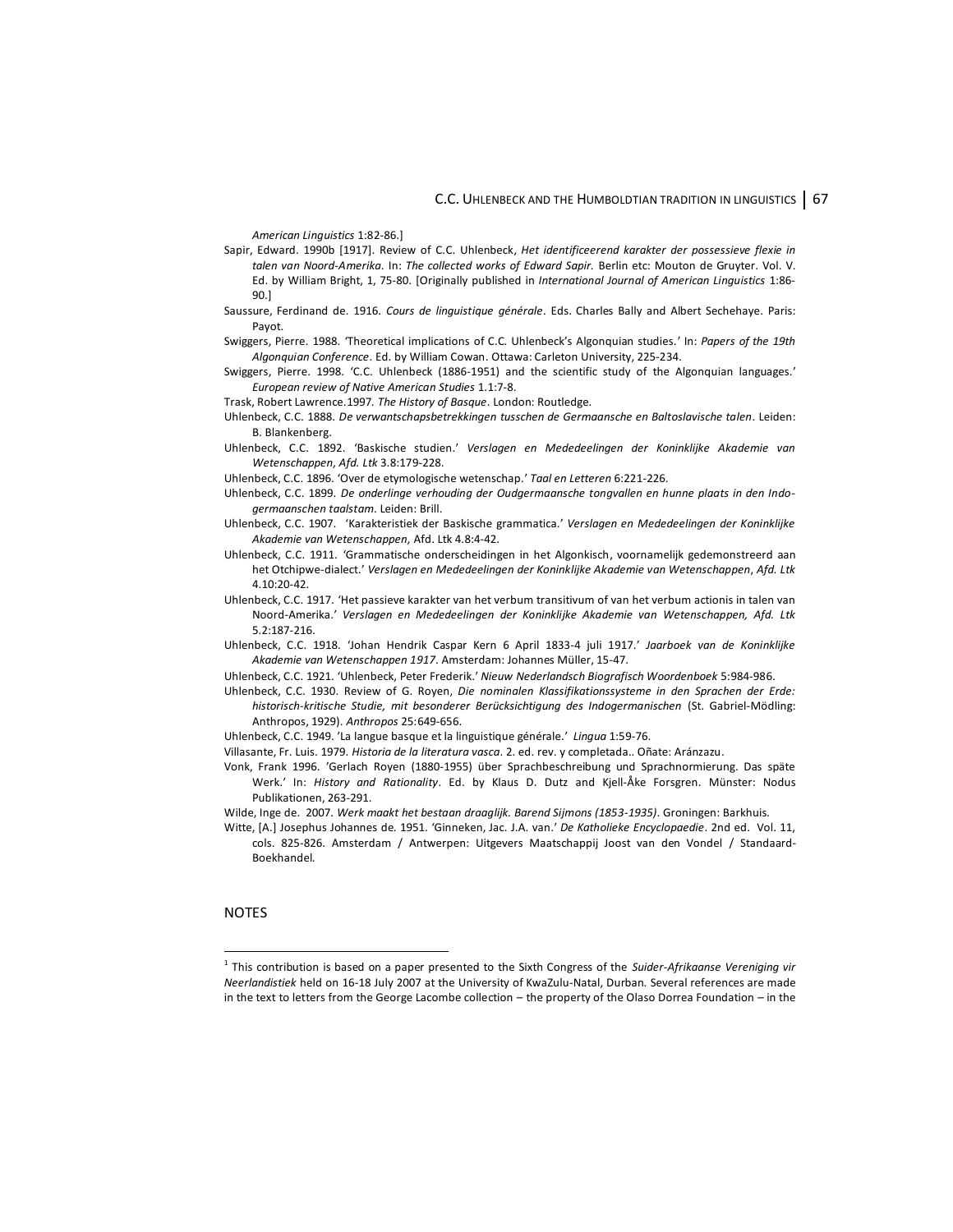$\overline{a}$ 

*Azkue Bibliotheka* of the *Euskaltzaindia* in Bilbao. I would like to express my gratitude to Dr. Pruden Gartzia, Director of the *Azkue Bibliotheka*, for his kind permission to view the correspondence in question during my visit to the Basque Academy in March 2008. I would also like to thank Greetje Mantel, Magdalena Lis, Ruth Little and Gé Scholten for their contributions to the seminar "Topics in the history of linguistics" devoted to the work of C.C. Uhlenbeck. All quotations in Dutch have been translated into English.

<sup>2</sup> Uhlenbeck remarked in 1951 that he owed a lot to Cosijn (see Portielje 2008:318).

<sup>3</sup> Letter of 1 August 1888 to the headmaster of the Stedelijk Gymnasium Leeuwarden, Dr. O.E. Houtsma (Historisch Centrum Leeuwarden 58-I, inv. nr. 77). The special family circumstances referred to were doubtless connected with the fact that Uhlenbeck's father, Peter Frederik (1816-1882), died when his only surviving son was fifteen. Uhlenbeck would later describe his father, who had served in the Dutch navy, as a man broken in body and soul who had squandered appreciable sums of money during his time in Haarlem in fruitless attempts "to construct a flying machine" (Uhlenbeck 1921:985).

4 Uhlenbeck to van Eys, 17 October 1892, Azkue Bibliotheka Bilbao. His professors were "stupéfaits" and "le futur jury se déclare incompetent", according to Uhlenbeck's faithful correspondent and translator George Lacombe (1879-1947) in 1922. During Uhlenbeck's time as a professor at Leiden, one of his students – William Rollo (1892- 1960) – gained a doctorate in Dutch literature in 1925 on the basis of a dissertation entitled *The Basque dialect of Marquina*.

<sup>5</sup> Letter of 17 October 1892, Azkue Bibliotheka Bilbao. For van Eys, see Noordegraaf 2008.

<sup>6</sup> De Vries used to review "the connection between languages in general" during his first-year lectures on Dutch language and literature (see Noordegraaf 1985:380). In this context, he would present a schematic overview of the relationship between all European languages, which students were expected to copy. This overview was based in part on the very clear presentation given in *Die Sprachen Europas in systematischer Übersicht*, a work published in 1850 by August Schleicher (1821-1868). Basque received fairly extensive attention in Schleicher's book (see pp. 104-112 of that work), so it may be expected that "die Euskarische Sprache" was also covered in de Vries' Dutch lectures.

 $^7$  Uhlenbeck to van Eys, 3 August 1891. Trask (1997:56) has a rather poor opinion of van Eys, but in the nineteenth century the latter's *Essai de grammaire de la langue basque* (1865) was considered by no one less than A.F. Pott as a "vortreffliches Werk" (letter to van Eys dated 29-6-1868, Azkue Bibliotheka Bilbao). The distinguished Oxford linguist A.H. Sayce (1845-1933) also mentioned "the flattering terms in which Pott, the veteran of comparative philology, speaks of your grammar" (letter to van Eys dated 12 June 1877, Azkue Bibliotheka Bilbao).

<sup>8</sup> It may be mentioned that in 1935 Uhlenbeck referred to these studies as containing no more than "les rêveries de ma jeunesse [...] il n'y a rien [...] que je pourrais affirmer maintenant sans reserve" (see Lacombe and Lafon 1936:111).

<sup>9</sup> Letter to Jules Vinson, 15-4-1893 (Azkue Bibliotheka Bilbao).

<sup>10</sup> Letter of 1 August 1888 to the headmaster of the Stedelijk Gymnasium in Leeuwarden, Dr. O.E. Houtsma (Historisch Centrum Leeuwarden 58-I, inv. nr. 77).

<sup>11</sup> Letter of 1 August 1888 to the headmaster of the Stedelijk Gymnasium in Leeuwarden, Dr. O.E. Houtsma (Historisch Centrum Leeuwarden 58-I, inv. nr. 77). It may be noted that it was Kern who wrote a letter of recommendation to support Uhlenbeck's application for a position as a teacher of Dutch at Leeuwarden.<br><sup>12</sup> "What many choose to call 'linguistic laws' are in no way laws governing the behaviour or development of

languages, but simply botched, over-hasty generalizations that arose in the brain of some linguist or other", according to Kern (1886:91).

<sup>13</sup> Still in 1940 Uhlenbeck writes in a letter to his cousin Bob, E.M. Uhlenbeck (1913-2003): "It is obvious that one should not start language study on the basis of a preconceived psychological hypothesis. One should study whatever language *inductively*, and later on one should approach the mental background of the language system *inductively* as well" (see Portielje 2005:217; italics added).

 $14$  Uhlenbeck owned a French translation of this book, which he donated to Leiden University Library in 1936 (see *Bibliotheca Academiae Lugduno-Batavae catalogus xxxiii,* Leiden 1936, 38).

<sup>15</sup> Uhlenbeck (1911:34 fn. 4) appears to be acquainted with Franz Misteli's "Neubearbeitung" of Steinthal's *Charakteristik der hauptsächlichsten Typen des Sprachbaues* (1893).